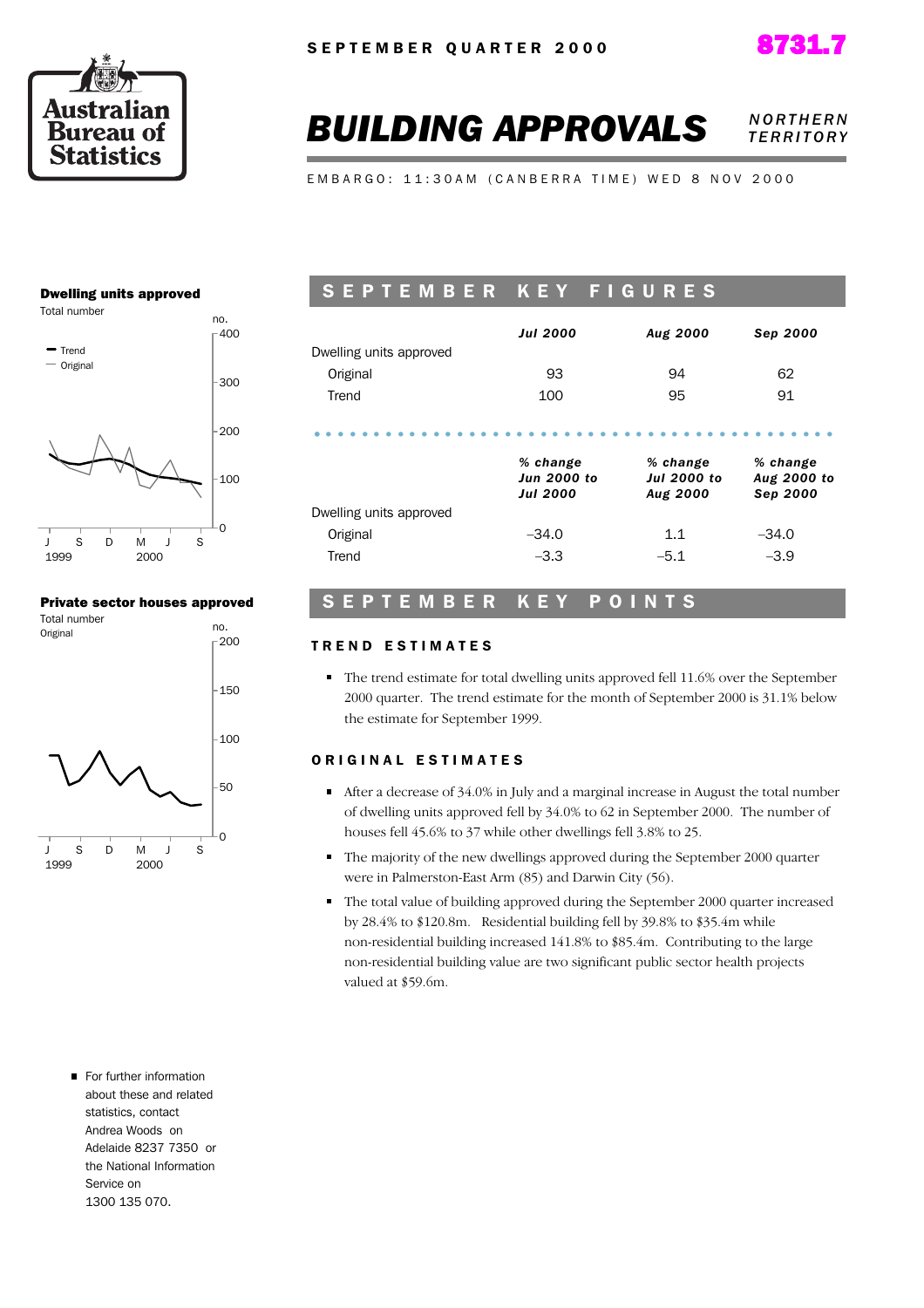# N O T E S

| FORTHCOMING ISSUES    | <b>ISSUE</b>                                                                                                                                                                                                                                                             | RELEASE DATE                                                                                                                                                                 |  |  |  |  |  |  |
|-----------------------|--------------------------------------------------------------------------------------------------------------------------------------------------------------------------------------------------------------------------------------------------------------------------|------------------------------------------------------------------------------------------------------------------------------------------------------------------------------|--|--|--|--|--|--|
|                       | December 2000                                                                                                                                                                                                                                                            | 9 February 2001                                                                                                                                                              |  |  |  |  |  |  |
|                       | March 2001                                                                                                                                                                                                                                                               | 11 May 2001                                                                                                                                                                  |  |  |  |  |  |  |
|                       |                                                                                                                                                                                                                                                                          |                                                                                                                                                                              |  |  |  |  |  |  |
| CHANGES IN THIS ISSUE | Improvements have been made to the price indexes used to derive volume estimates of<br>building activity, resulting in revisions to the growth rates in this issue.                                                                                                      |                                                                                                                                                                              |  |  |  |  |  |  |
|                       | In addition, quarterly chain volume data incorporate a new base year, 1998-99, which<br>has resulted in revisions to growth rates, small in most cases, for the latest year. Also<br>the reference year has been advanced to 1998-99, which has resulted in revisions to | levels, but not growth rates, for all periods (see paragraph 20 of the Explanatory Notes).                                                                                   |  |  |  |  |  |  |
|                       | Area statistics are now classified to the Australian Standard Geographical Classification,<br>2000 Edition (see paragraph 22 of the Explanatory Notes).                                                                                                                  |                                                                                                                                                                              |  |  |  |  |  |  |
|                       |                                                                                                                                                                                                                                                                          |                                                                                                                                                                              |  |  |  |  |  |  |
| DATA NOTES            | Sales Tax (WST) and the introduction of the Goods and Services Tax (GST). In this<br>publication, and in future isues, value series from July 2000 for both residential and<br>non-residential building approved will be on a GST inclusive basis.                       | ABS statistical series are being impacted to varying degrees as a result of The New Tax<br>System (TNTS) introduced from 1 July 2000. TNTS included the removal of Wholesale |  |  |  |  |  |  |
|                       | Users should exercise caution when analysing movements in the value series in the<br>of ways, including:                                                                                                                                                                 | period around the introduction of TNTS, as they may have been affected in a number                                                                                           |  |  |  |  |  |  |
|                       | п<br>forward" of building activity prior to 1 July 2000;<br>the introduction of the GST and the abolition of the WST; and                                                                                                                                                | changing patterns in demand and price changes brought about by the "bringing                                                                                                 |  |  |  |  |  |  |
|                       | п<br>or excluded GST.                                                                                                                                                                                                                                                    | the uncertainty as to whether approval values reported prior to July 2000 included                                                                                           |  |  |  |  |  |  |
|                       | Approvals, Australia (Cat. No. 8731.0)                                                                                                                                                                                                                                   | For further information, see the technical note in the July and August issues of Building                                                                                    |  |  |  |  |  |  |
|                       |                                                                                                                                                                                                                                                                          |                                                                                                                                                                              |  |  |  |  |  |  |
| REVISIONS THIS MONTH  | There are no significant revisions this month.                                                                                                                                                                                                                           |                                                                                                                                                                              |  |  |  |  |  |  |
|                       |                                                                                                                                                                                                                                                                          |                                                                                                                                                                              |  |  |  |  |  |  |
|                       |                                                                                                                                                                                                                                                                          |                                                                                                                                                                              |  |  |  |  |  |  |
|                       |                                                                                                                                                                                                                                                                          |                                                                                                                                                                              |  |  |  |  |  |  |

ROBYN ELLIOTT Regional Director, Northern Territory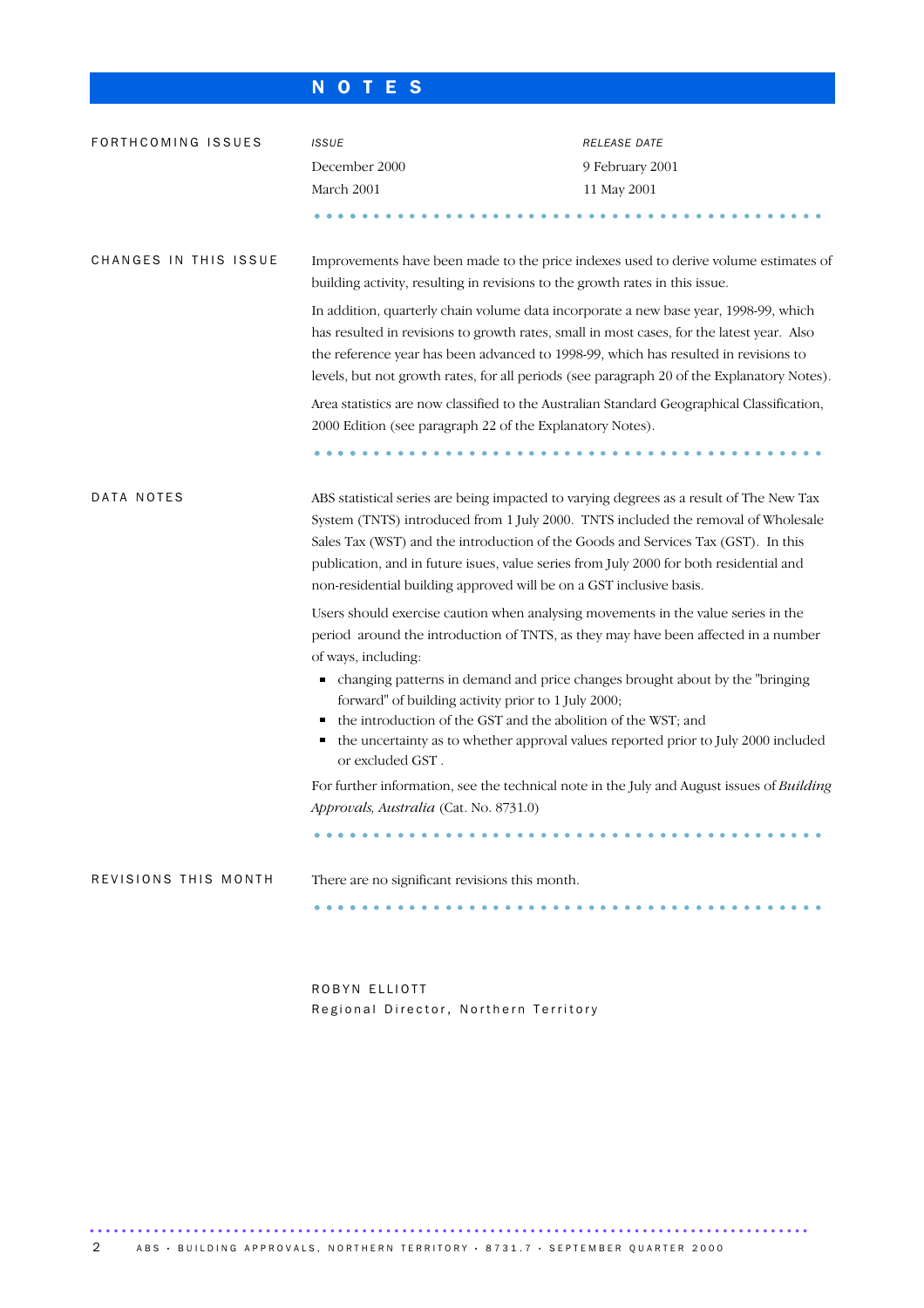

# <sup>1</sup> DWELLING UNITS APPROVED: Original and Trend ..................................................................... .

#### HOUSES................... OTHER DWELLINGS...... TOTAL DWELLING UNITS................. *Period Private sector no. Public sector no. Total no. Private sector Public no. sector no. Total no. Private sector Public no. sector no. Total no. Trend estimate no.* ................................................................................................... ... **1997-1998** 946 308 1 254 883 81 964 1 829 389 2 218 n.a. **1998-1999** 1 014 513 1 527 644 47 691 1 658 560 2 218 n.a. **1999-2000** 738 170 908 528 102 630 1266 272 1 538 n.a. 3 months to Sep 1999 193 43 236 143 0 143 336 43 379 n.a.<br>3 months to Sep 2000 99 44 143 82 24 106 181 68 249 n.a. 3 months to Sep 2000  $1999$ <br>July July 83 20 103 37 0 37 120 20 140 140 August 53 4 57 66 0 66 119 4 123 133 September 57 19 76 40 0 40 97 19 116 132 October 70 28 98 6 6 12 76 34 110 136 November 88 13 101 55 36 91 143 49 192 141 December 65 9 74 78 4 82 143 13 156 142 2000 January 53 5 58 56 0 56 109 5 114 139 February 63 28 91 68 6 74 131 34 165 130 March 71 9 80 6 2 8 77 11 88 119 April 48 7 55 26 2 28 74 9 83 111 May 41 14 55 33 22 55 74 36 110 106 June 46 14 60 57 24 81 103 38 141 103 July 35 3 38 55 0 55 90 3 93 100 August 31 37 68 22 4 26 53 41 94 95 September 33 4 37 5 20 25 38 24 62 91 ................................................................................................... ...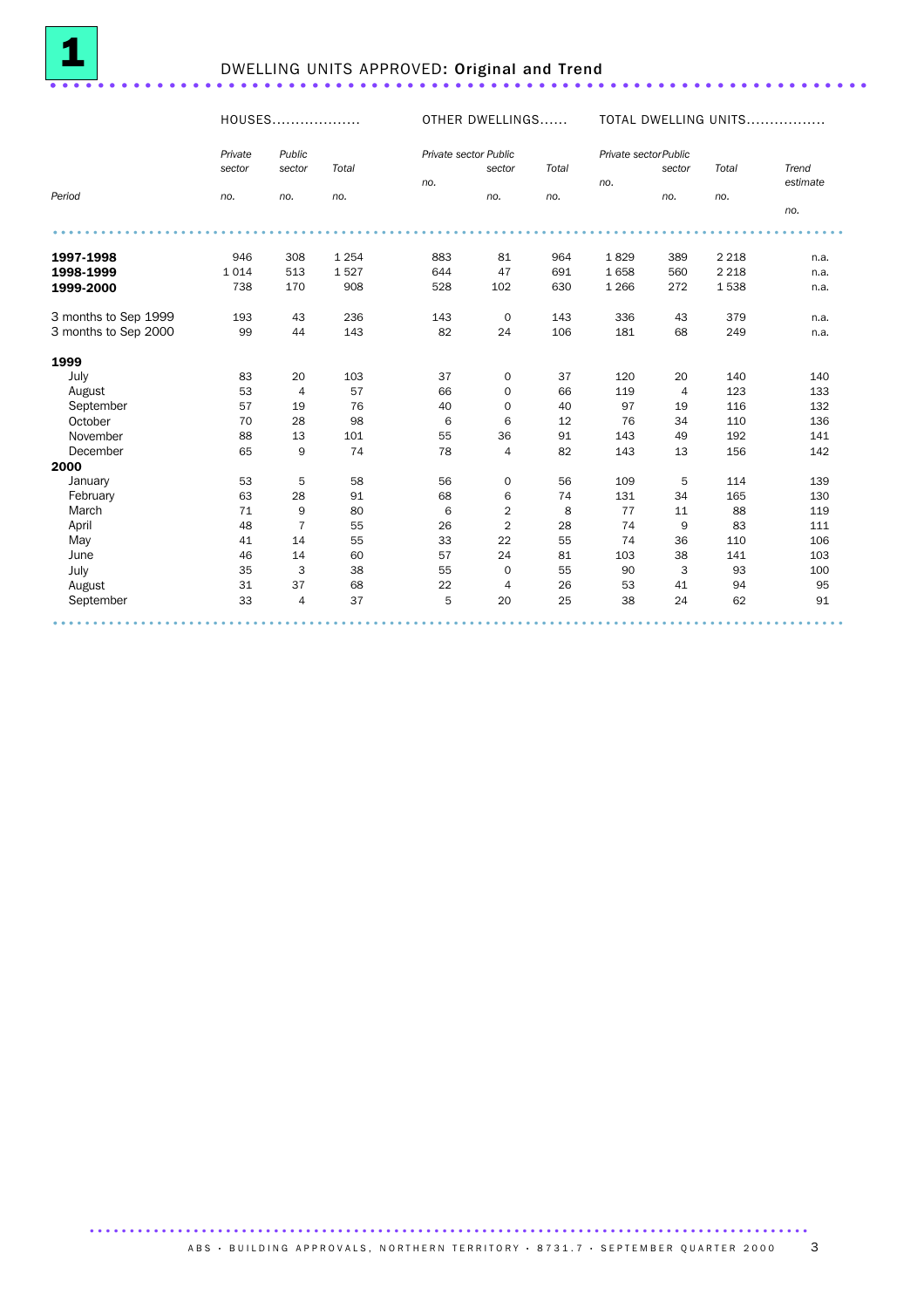

# <sup>2</sup> VALUE OF BUILDING APPROVED: Original ..................................................................... .

|                      |          |                     | Alterations &           |             |             |              |
|----------------------|----------|---------------------|-------------------------|-------------|-------------|--------------|
|                      |          | New other           | additions to            | Total       | Non-        |              |
|                      | New      | residential         | residential             | residential | residential | <b>Total</b> |
| Period               | houses   | building            | buildings(a)            | building    | building    | building     |
|                      |          |                     |                         |             |             |              |
|                      |          |                     | PRIVATE SECTOR (\$'000) |             |             |              |
| 1997-1998            | 120 218  | 101 354             | 19 630                  | 241 202     | 102 259     | 343 462      |
| 1998-1999            | 132 521  | 69 281              | 23 004                  | 224 806     | 94 0 20     | 318 826      |
| 1999-2000            | 103 269  | 65 781              | 24 676                  | 193 725     | 68 309      | 262 035      |
| 3 months to Sep 1999 | 27 049   | 16 254              | 6643                    | 49 946      | 13 2 7 9    | 63 2 25      |
| 3 months to Sep 2000 | 15 2 4 9 | 6724                | 4 1 5 6                 | 26 1 29     | 22 505      | 48 634       |
| 1999                 |          |                     |                         |             |             |              |
| July                 | 11071    | 4 0 0 6             | 2 4 2 1                 | 17 498      | 4 4 3 0     | 21928        |
| August               | 7 2 2 2  | 7968                | 2 3 4 5                 |             | 5 1 6 0     | 22 695       |
|                      |          |                     |                         | 17 535      |             |              |
| September            | 8756     | 4 2 8 0             | 1878                    | 14 914      | 3689        | 18 603       |
| October              | 9 1 8 7  | 695                 | 1950                    | 11832       | 6664        | 18 4 96      |
| November             | 13 322   | 5 5 9 9             | 2 1 7 0                 | 21 091      | 8 4 5 1     | 29 542       |
| December             | 8 4 9 5  | 7077                | 2 5 4 3                 | 18 114      | 3 1 4 4     | 21 258       |
| 2000                 |          |                     |                         |             |             |              |
| January              | 8 1 6 3  | 7 7 6 5             | 1077                    | 17 005      | 8 9 0 5     | 25 910       |
| February             | 6741     | 7581                | 2 2 5 3                 | 16 574      | 5 7 0 5     | 22 280       |
| March                | 9597     | 507                 | 1514                    | 11 618      | 5 5 3 4     | 17 152       |
| April                | 6433     | 3720                | 2 2 2 1                 | 12 3 74     | 5 1 5 5     | 17 529       |
| May                  | 5971     | 4 4 1 3             | 2 3 9 0                 | 12 7 7 3    | 4 0 63      | 16836        |
| June                 | 8 3 1 2  | 12 170              | 1917                    | 22 3 98     | 7 4 0 9     | 29 807       |
| July                 | 4835     | 4 6 6 7             | 1 0 2 1                 | 10 523      | 3 6 18      | 14 141       |
| August               | 4865     | 1590                | 1 2 8 0                 | 7 7 3 5     | 2 3 4 2     | 10 077       |
| September            | 5 5 4 9  | 467                 | 1855                    | 7871        | 16 545      | 24 4 16      |
|                      |          |                     |                         |             |             |              |
|                      |          |                     | PUBLIC SECTOR (\$'000)  |             |             |              |
| 1997-1998            | 43 637   | 8 2 2 4             | 8 1 3 7                 | 59 999      | 145 294     | 205 292      |
| 1998-1999            | 75832    | 4624                | 7 5 6 9                 | 88 0 24     | 94 091      | 182 115      |
| 1999-2000            | 24 487   | 12 113              | 5 7 2 7                 | 42 327      | 71 336      | 113 663      |
|                      |          |                     |                         |             |             |              |
| 3 months to Sep 1999 | 6708     | $\mathbf 0$         | 1072                    | 7 7 7 9     | 12 376      | 20 156       |
| 3 months to Sep 2000 | 6563     | 2 3 3 1             | 359                     | 9 2 5 2     | 62 897      | 72 149       |
| 1999                 |          |                     |                         |             |             |              |
| July                 | 2982     | 0                   | 542                     | 3523        | 740         | 4 2 6 3      |
| August               | 781      | $\mathbf 0$         | 480                     | 1 2 6 1     | 8883        | 10 144       |
| September            | 2945     | $\mathbf 0$         | 50                      | 2995        | 2 7 5 3     | 5749         |
| October              | 3738     | 712                 | 671                     | 5 1 2 1     | 4 1 4 9     | 9 2 7 0      |
| November             | 1970     | 4557                | 180                     | 6707        | 18 396      | 25 102       |
| December             | 1 1 5 5  | 730                 | 893                     | 2 7 7 8     | 1 2 1 1     | 3 9 8 9      |
| 2000                 |          |                     |                         |             |             |              |
|                      | 798      | $\mathbf 0$         | $\mathbf 0$             | 798         | 1485        | 2 2 8 3      |
| January              | 4 3 4 4  |                     |                         |             | 5 0 8 5     |              |
| February             |          | 781                 | 1 2 9 0                 | 6415        |             | 11 500       |
| March                | 1 2 5 6  | 188                 | 80                      | 1524        | 9938        | 11 463       |
| April                | 1 0 0 5  | 198                 | 705                     | 1908        | 6466        | 8374         |
| May                  | 1800     | 2 1 4 7             | 437                     | 4 3 8 4     | 1 4 8 1     | 5865         |
| June                 | 1713     | 2800                | 400                     | 4913        | 10 748      | 15 661       |
| July                 | 213      | $\mathsf{O}\xspace$ | 240                     | 452         | 855         | 1 3 0 7      |
| August               | 5 7 1 0  | 428                 | 50                      | 6 1 8 8     | 60 808      | 66 996       |
| September            | 640      | 1903                | 70                      | 2613        | 1 2 3 4     | 3846         |
|                      |          |                     |                         |             |             |              |

(a) Refer to Explanatory Notes paragraph 12.

4 ABS · BUILDING APPROVALS, NORTHERN TERRITORY · 8731.7 · SEPTEMBER QUARTER 2000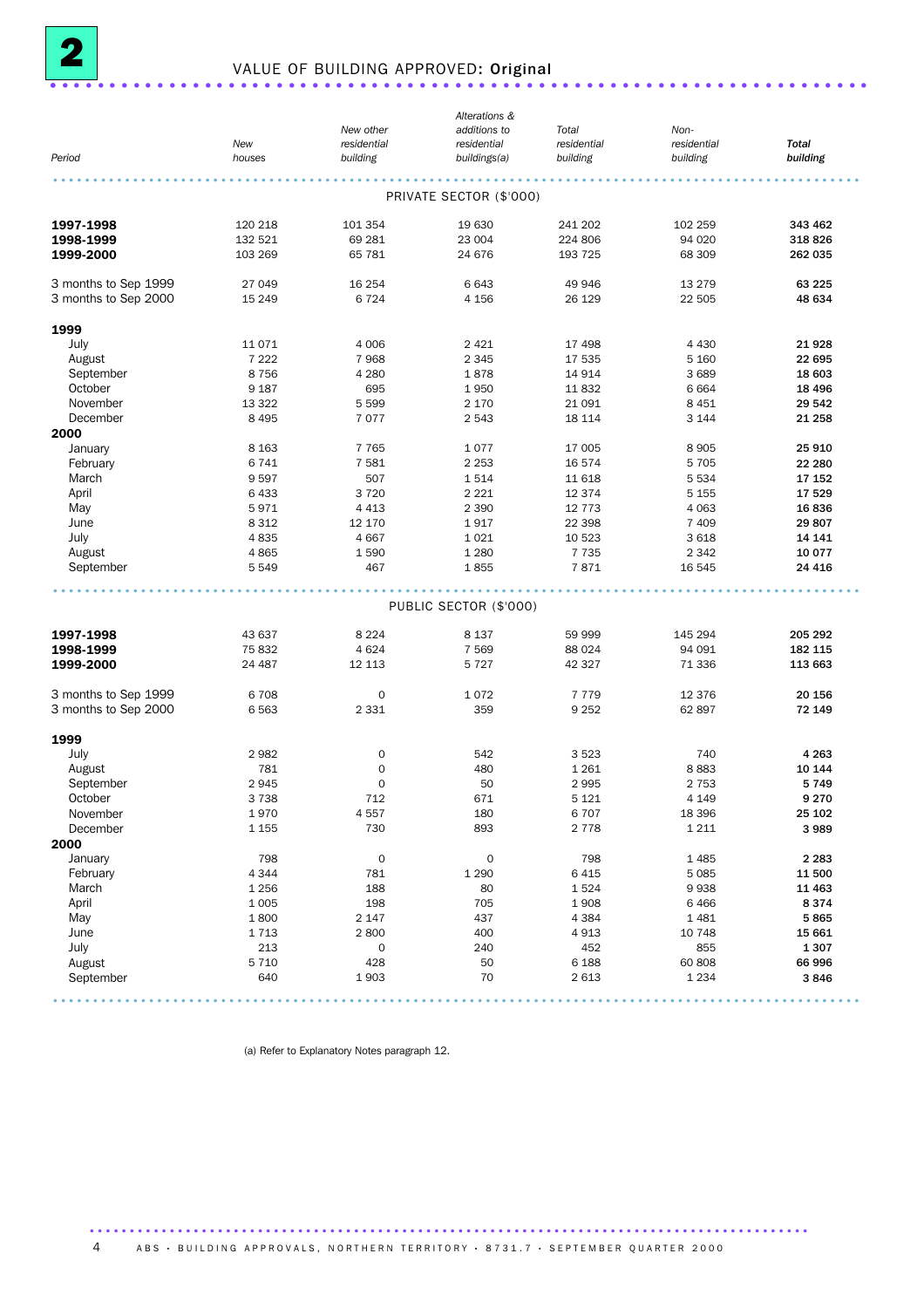

# 2 VALUE OF BUILDING APPROVED: Original *continued* ..................................................................... .

|                      |          |             | Alterations &  |             |             |              |
|----------------------|----------|-------------|----------------|-------------|-------------|--------------|
|                      |          | New other   | additions to   | Total       | Non-        |              |
|                      | New      | residential | residential    | residential | residential | <b>Total</b> |
| Period               | houses   | building    | buildings(a)   | building    | building    | building     |
|                      |          |             |                |             |             |              |
|                      |          |             | TOTAL (\$'000) |             |             |              |
| 1997-1998            | 163 855  | 109 578     | 27 768         | 301 201     | 247 553     | 548 754      |
| 1998-1999            | 208 353  | 73 905      | 30 572         | 312 831     | 188 110     | 500 941      |
| 1999-2000            | 127 756  | 77894       | 30 404         | 236 053     | 139 645     | 375 698      |
| 3 months to Sep 1999 | 33 757   | 16 254      | 7 7 1 5        | 57 726      | 25 655      | 83 381       |
| 3 months to Sep 2000 | 21811    | 9 0 5 5     | 4515           | 35 381      | 85 402      | 120 783      |
| 1999                 |          |             |                |             |             |              |
| July                 | 14 052   | 4 0 0 6     | 2962           | 21 0 21     | 5 1 7 0     | 26 191       |
| August               | 8 0 0 3  | 7968        | 2825           | 18 796      | 14 043      | 32 838       |
| September            | 11 702   | 4 2 8 0     | 1928           | 17910       | 6 4 4 2     | 24 352       |
| October              | 12 9 24  | 1 4 0 7     | 2 6 2 2        | 16 953      | 10813       | 27 766       |
| November             | 15 2 9 2 | 10 156      | 2 3 5 0        | 27 797      | 26 847      | 54 644       |
| December             | 9649     | 7807        | 3 4 3 6        | 20 892      | 4 3 5 6     | 25 248       |
| 2000                 |          |             |                |             |             |              |
| January              | 8961     | 7 7 6 5     | 1077           | 17804       | 10 390      | 28 194       |
| February             | 11 0 85  | 8 3 6 2     | 3 5 4 3        | 22 989      | 10 791      | 33 7 7 9     |
| March                | 10854    | 695         | 1594           | 13 142      | 15 4 73     | 28 615       |
| April                | 7438     | 3918        | 2926           | 14 28 1     | 11 6 21     | 25 903       |
| May                  | 7 7 7 2  | 6 5 6 0     | 2826           | 17 158      | 5 5 4 4     | 22 701       |
| June                 | 10 0 25  | 14 970      | 2 3 1 7        | 27 312      | 18 157      | 45 4 68      |
| July                 | 5048     | 4 6 6 7     | 1 2 6 1        | 10976       | 4 4 7 3     | 15 4 48      |
| August               | 10 575   | 2 0 18      | 1 3 2 9        | 13 9 22     | 63 150      | 77 073       |
| September            | 6 1 8 9  | 2 3 7 0     | 1925           | 10 483      | 17 779      | 28 26 2      |

(a) Refer to Explanatory Notes paragraph 12.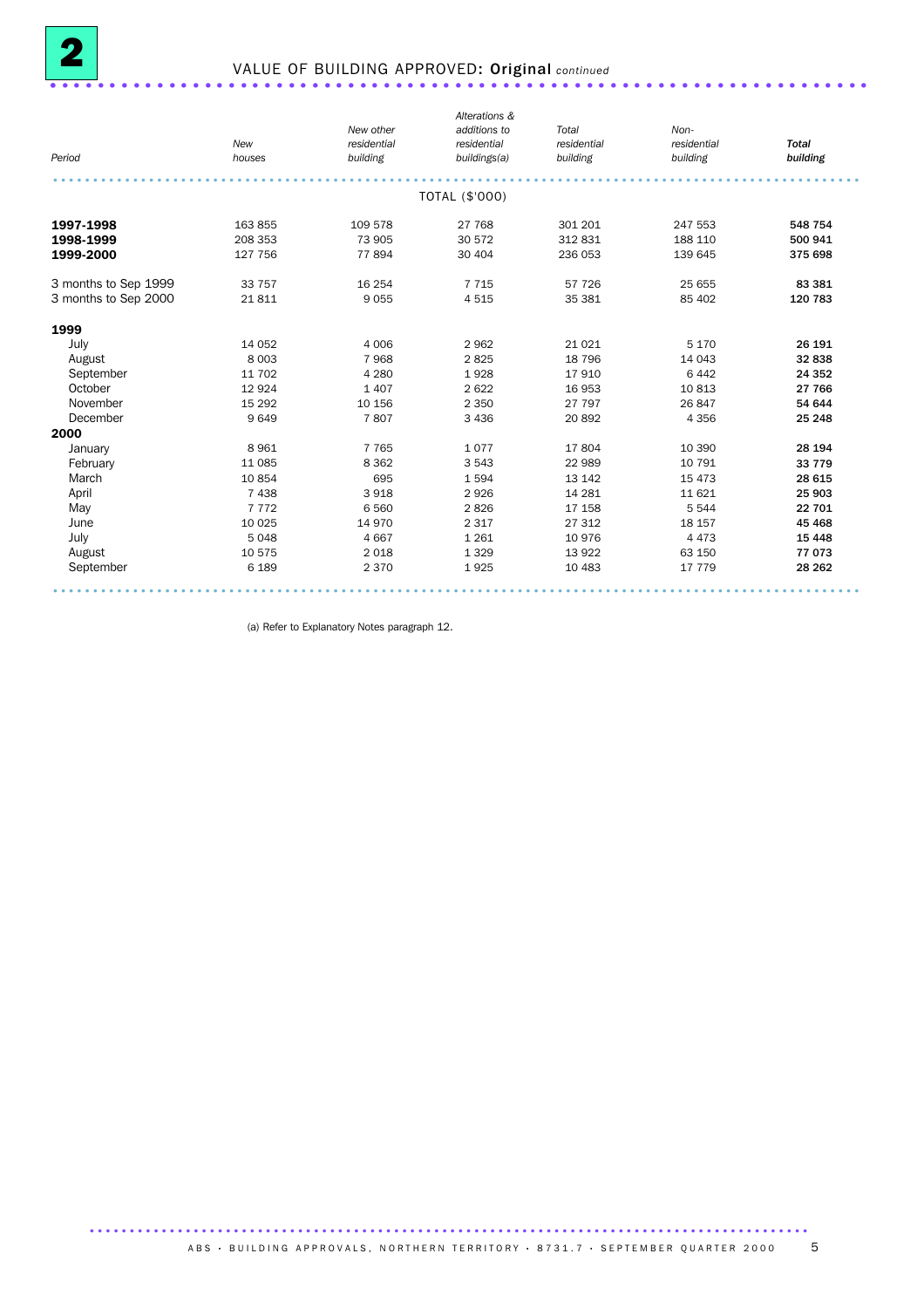

#### NEW OTHER RESIDENTIAL BUILDING ...................................................................

|           | New<br>houses | townhouses, etc. of | Semi-detached row or terrace houses, |         |                         | Flats, units or apartments in a building of | Total           | <b>Total new</b><br>residential<br>building |                   |         |
|-----------|---------------|---------------------|--------------------------------------|---------|-------------------------|---------------------------------------------|-----------------|---------------------------------------------|-------------------|---------|
|           |               |                     | Two or                               |         |                         |                                             | Four or         |                                             |                   |         |
| Period    |               | One storey          | more<br>storeys                      | Total   | One or two<br>storeys   | Three<br>storeys                            | more<br>storeys | Total                                       |                   |         |
|           |               |                     |                                      |         | DWELLING UNITS (Number) |                                             |                 |                                             |                   |         |
|           |               |                     |                                      |         |                         |                                             |                 |                                             |                   |         |
| 1997-1998 | 1 2 4 8       | 241                 | 155                                  | 396     | 170                     | 55                                          | 335             | 560                                         | 956               | 2 2 0 4 |
| 1998-1999 | 1518          | 120                 | 36                                   | 156     | 154                     | 53                                          | 319             | 526                                         | 682               | 2 2 0 0 |
| 1999-2000 | 903           | 187                 | 81                                   | 268     | 98                      | 40                                          | 203             | 341                                         | 609               | 1512    |
| 1999      |               |                     |                                      |         |                         |                                             |                 |                                             |                   |         |
| July      | 102           | 6                   | 8                                    | 14      | 4                       | 9                                           | 10              | 23                                          | 37                | 139     |
| August    | 55            | 8                   | 0                                    | 8       | 17                      | 24                                          | 17              | 58                                          | 66                | 121     |
| September | 76            | 23                  | 0                                    | 23      | $\overline{4}$          | $\mathbf 0$                                 | 13              | 17                                          | 40                | 116     |
| October   | 98            | 8                   | $\overline{2}$                       | 10      | $\overline{2}$          | $\mathbf 0$                                 | $\mathbf 0$     | $\overline{2}$                              | 12                | 110     |
| November  | 101           | 13                  | 4                                    | 17      | 44                      | $\mathbf 0$                                 | 30              | 74                                          | 91                | 192     |
| December  | 73            | 16                  | 11                                   | 27      | $\mathbf 0$             | $\mathbf 0$                                 | 39              | 39                                          | 66                | 139     |
| 2000      |               |                     |                                      |         |                         |                                             |                 |                                             |                   |         |
| January   | 58            | 9                   | 26                                   | 35      | $\mathbf 0$             | $\mathbf 0$                                 | 20              | 20                                          | 55                | 113     |
| February  | 91            | 36                  | 14                                   | 50      | $\mathbf 0$             | $\mathbf 0$                                 | 24              | 24                                          | 74                | 165     |
| March     | 79            | $\overline{4}$      | $\overline{2}$                       | 6       | $\overline{2}$          | $\mathbf 0$                                 | $\mathbf 0$     | $\overline{2}$                              | 8                 | 87      |
| April     | 55            | $\overline{4}$      | $\overline{2}$                       | 6       | $\mathbf 0$             | $\overline{7}$                              | 12              | 19                                          | 25                | 80      |
| May       | 55            | 36                  | 10                                   | 46      | 8                       | $\mathbf 0$                                 | $\mathbf 0$     | 8                                           | 54                | 109     |
| June      | 60            | 24                  | 2                                    | 26      | 17                      | $\mathbf 0$                                 | 38              | 55                                          | 81                | 141     |
| July      | 38            | 6                   | $\mathbf 0$                          | 6       | 26                      | $\mathbf 0$                                 | 21              | 47                                          | 53                | 91      |
| August    | 68            | 26                  | 0                                    | 26      | $\mathbf 0$             | $\mathbf 0$                                 | $\mathbf 0$     | 0                                           | 26                | 94      |
| September | 37            | 22                  | $\overline{2}$                       | 24      | $\mathbf 0$             | $\Omega$                                    | 0               | $\mathbf 0$                                 | 24                | 61      |
|           |               |                     |                                      |         |                         |                                             |                 |                                             |                   |         |
|           |               |                     |                                      |         | VALUE (\$'000)          |                                             |                 |                                             |                   |         |
| 1997-1998 | 163 855       | 17 701              | 17 260                               | 34 960  | 14 903                  | 4945                                        | 54 770          | 74 618                                      | 109 578           | 273 433 |
| 1998-1999 | 208 353       | 9 7 5 0             | 5 6 6 0                              | 15 4 10 | 11 665                  | 5 0 1 0                                     | 41820           | 58 495                                      | 73 905            | 282 258 |
| 1999-2000 | 127 755       | 17 399              | 12 548                               | 29 947  | 11 474                  | 5072                                        | 31 401          | 47947                                       | 77894             | 205 649 |
| 1999      |               |                     |                                      |         |                         |                                             |                 |                                             |                   |         |
| July      | 14 052        | 362                 | 1 2 7 2                              | 1 6 3 4 | 200                     | 1 2 7 2                                     | 900             | 2 3 7 2                                     | 4 0 0 6           | 18 059  |
| August    | 8 0 0 3       | 692                 | 0                                    | 692     | 3 1 7 6                 | 2 0 0 0                                     | 2 100           | 7 2 7 6                                     | 7968              | 15971   |
| September | 11 702        | 1802                | $\mathbf 0$                          | 1802    | 478                     | 0                                           | 2 0 0 0         | 2478                                        | 4 2 8 0           | 15 982  |
| October   | 12 9 24       | 907                 | 400                                  | 1 3 0 7 | 100                     | $\mathbf 0$                                 | 0               | 100                                         | 1 4 0 7           | 14 331  |
| November  | 15 29 2       | 1056                | 320                                  | 1376    | 5 100                   | 0                                           | 3680            | 8780                                        | 10 156            | 25 4 48 |
| December  | 9649          | 1 1 2 0             | 1585                                 | 2 7 0 5 | 0                       | $\mathbf 0$                                 | 5 1 0 2         | 5 1 0 2                                     | 7807              | 17456   |
| 2000      |               |                     |                                      |         |                         |                                             |                 |                                             |                   |         |
| January   | 8 9 6 1       | 585                 | 4 3 0 0                              | 4885    | $\mathsf{O}\xspace$     | $\mathsf{O}\xspace$                         | 2880            | 2880                                        | 7 7 6 5           | 16 7 26 |
| February  | 11 085        | 3672                | 1 2 5 1                              | 4923    | $\mathsf{O}\xspace$     | $\mathbf 0$                                 | 3 4 3 9         | 3 4 3 9                                     | 8 3 6 2           | 19 4 46 |
| March     | 10 854        | 345                 | 250                                  | 595     | 100                     | $\mathsf{O}\xspace$                         | 0               | 100                                         | 695               | 11 549  |
| April     | 7 4 3 8       | 348                 | 270                                  | 618     | $\mathsf{O}\xspace$     | 1800                                        | 1500            | 3 300                                       | 3 9 18            | 11 356  |
| May       | 7772          | 3 7 1 0             | 2 3 8 0                              | 6 0 9 0 | 470                     | $\mathsf{O}\xspace$                         | 0               | 470                                         | 6 5 6 0           | 14 331  |
| June      | 10 0 25       | 2800                | 520                                  | 3 3 2 0 | 1850                    | 0                                           | 9800            | 11 650                                      | 14 970            | 24 995  |
| July      | 5048          | 579                 | 0                                    | 579     | 2 2 4 8                 | 0                                           | 1840            | 4 0 8 8                                     | 4 6 67            | 9715    |
| August    | 10 575        | 2018                | $\mathsf{O}\xspace$                  | 2 0 1 8 | $\mathsf{O}\xspace$     | $\mathsf{O}\xspace$                         | 0               | $\mathsf{O}\xspace$<br>$\mathsf{O}\xspace$  | 2 0 18<br>2 3 7 0 | 12 593  |
| September | 6 1 8 9       | 2 1 4 3             | 227                                  | 2 3 7 0 | 0                       | 0                                           | 0               |                                             |                   | 8558    |

(a) See Glossary for definition.

6 ABS · BUILDING APPROVALS, NORTHERN TERRITORY · 8731.7 · SEPTEMBER QUARTER 2000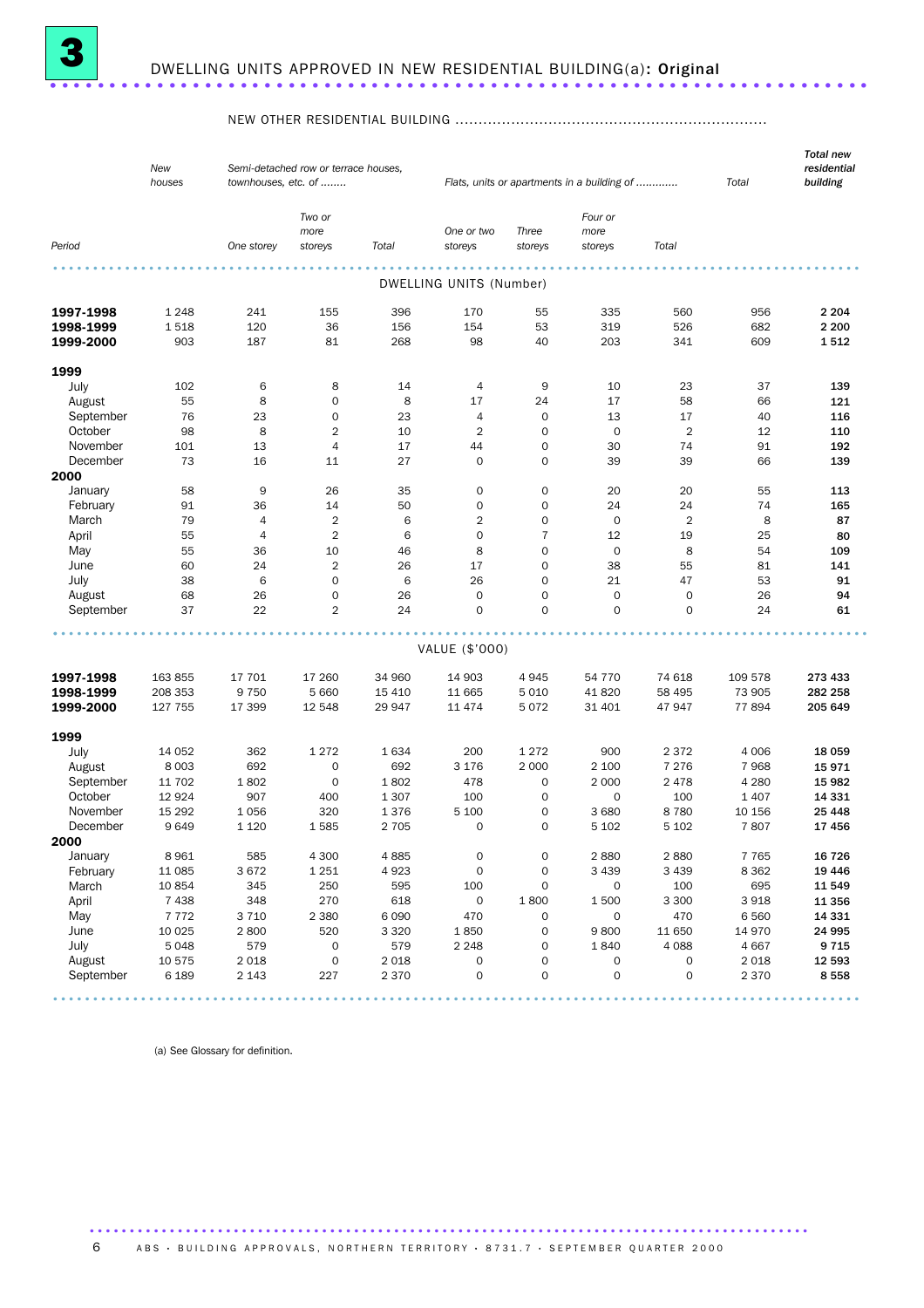

#### NEW OTHER RESIDENTIAL BUILDING.....................................................

|                                        | New<br>Semi-detached, row or terrace<br>houses<br>houses, townhouses, etc of |                     |                     |                     |                         |                     | Flats, units or apartments in a building of |                     | Total               | <b>Total new</b><br>residential<br>building |
|----------------------------------------|------------------------------------------------------------------------------|---------------------|---------------------|---------------------|-------------------------|---------------------|---------------------------------------------|---------------------|---------------------|---------------------------------------------|
|                                        |                                                                              | One                 | Two or more         |                     | One or                  | Three               | Four or more                                |                     |                     |                                             |
| <b>Statistical Area</b>                |                                                                              | storey              | storeys             | Total               | two storeys             | storeys             | storeys                                     | Total               |                     |                                             |
|                                        |                                                                              |                     |                     |                     |                         |                     |                                             |                     |                     |                                             |
|                                        |                                                                              |                     |                     |                     | DWELLING UNITS (Number) |                     |                                             |                     |                     |                                             |
| <b>NORTHERN TERRITORY</b>              | 143                                                                          | 54                  | 2                   | 56                  | 26                      | $\mathbf 0$         | 21                                          | 47                  | 103                 | 246                                         |
| Darwin (SD)                            | 54                                                                           | 46                  | 0                   | 46                  | 20                      | 0                   | 21                                          | 41                  | 87                  | 141                                         |
| Darwin City (SSD)                      | 13                                                                           | 22                  | $\mathbf 0$         | 22                  | $\mathbf 0$             | $\mathbf 0$         | 21                                          | 21                  | 43                  | 56                                          |
| Palmerston-East Arm (SSD)              | 41                                                                           | 24                  | 0                   | 24                  | 20                      | $\mathbf 0$         | 0                                           | 20                  | 44                  | 85                                          |
| <b>Northern Territory Balance (SD)</b> | 89                                                                           | 8                   | 2                   | 10                  | 6                       | 0                   | 0                                           | 6                   | 16                  | 105                                         |
| Darwin Rural Areas (SSD)               | 22                                                                           | 0                   | $\mathbf 0$         | 0                   | $\mathbf 0$             | $\mathbf 0$         | $\mathbf 0$                                 | $\mathbf 0$         | $\mathbf 0$         | 22                                          |
| Bathurst-Melville (SSD)                | 0                                                                            | 0                   | $\mathbf 0$         | 0                   | $\mathbf 0$             | $\mathbf 0$         | 0                                           | $\mathbf 0$         | 0                   | $\mathbf 0$                                 |
|                                        | $\overline{2}$                                                               |                     | $\mathbf 0$         |                     |                         |                     | $\mathbf 0$                                 | 0                   |                     |                                             |
| Alligator (SSD)                        |                                                                              | 0                   | $\mathbf 0$         | 0                   | 0                       | 0                   |                                             |                     | 0                   | $\overline{2}$                              |
| Daly (SSD)                             | 3                                                                            | $\mathbf 0$         |                     | 0                   | $\mathbf 0$             | $\mathbf 0$         | $\mathbf 0$                                 | 0                   | 0                   | 3                                           |
| East Arnhem (SSD)                      | 25                                                                           | 0                   | $\mathbf 0$         | 0                   | $\mathbf 0$             | $\mathbf 0$         | $\mathbf 0$                                 | $\mathbf 0$         | 0                   | 25                                          |
| Lower Top End NT (SSD)                 | 24                                                                           | 4                   | $\mathbf 0$         | 4                   | 0                       | $\mathbf 0$         | 0                                           | 0                   | 4                   | 28                                          |
| Katherine (T)                          | 8                                                                            | 0                   | $\mathbf 0$         | $\mathbf 0$         | $\mathbf 0$             | $\mathbf 0$         | $\mathbf 0$                                 | $\mathbf 0$         | $\mathbf 0$         | 8                                           |
| Barkly (SSD)                           | 4                                                                            | 0                   | $\mathbf 0$         | 0                   | 0                       | $\mathbf 0$         | $\mathbf 0$                                 | $\mathbf 0$         | $\mathbf 0$         | 4                                           |
| Tennant Creek (T)                      | 2                                                                            | 0                   | $\Omega$            | 0                   | 0                       | $\mathbf 0$         | $\mathbf 0$                                 | 0                   | 0                   | $\overline{2}$                              |
|                                        |                                                                              |                     |                     |                     |                         |                     |                                             |                     |                     |                                             |
| Central NT (SSD)                       | 9                                                                            | 4                   | 2                   | 6                   | 6                       | 0                   | 0                                           | 6                   | 12                  | 21                                          |
| Alice Springs (T)                      | 9                                                                            | 4                   | $\overline{2}$      | 6                   | 6                       | $\mathbf 0$         | $\mathbf 0$                                 | 6                   | 12                  | 21                                          |
|                                        |                                                                              |                     |                     |                     |                         |                     |                                             |                     |                     |                                             |
|                                        |                                                                              |                     |                     | VALUE (\$'000)      |                         |                     |                                             |                     |                     |                                             |
| <b>NORTHERN TERRITORY</b>              | 21811                                                                        | 4 7 4 0             | 227                 | 4967                | 2 2 4 8                 | $\mathbf 0$         | 1840                                        | 4 0 8 8             | 9055                | 30 866                                      |
| Darwin (SD)                            | 9876                                                                         | 3912                | 0                   | 3912                | 1700                    | $\mathbf 0$         | 1840                                        | 3 5 4 0             | 7452                | 17 327                                      |
| Darwin City (SSD)                      | 3761                                                                         | 1590                | 0                   | 1590                | 0                       | 0                   | 1840                                        | 1840                | 3 4 3 0             | 7 1 9 1                                     |
| Palmerston-East Arm (SSD)              | 6 1 1 4                                                                      | 2 3 2 2             | $\mathbf 0$         | 2 3 2 2             | 1700                    | $\mathbf 0$         | 0                                           | 1700                | 4 0 2 2             | 10 136                                      |
| <b>Northern Territory Balance (SD)</b> | 11 936                                                                       | 828                 | 227                 | 1055                | 548                     | 0                   | 0                                           | 548                 | 1 603               | 13 539                                      |
| Darwin Rural Areas (SSD)               | 2 5 9 1                                                                      | 0                   | $\mathbf 0$         | 0                   | 0                       | 0                   | 0                                           | 0                   | 0                   | 2 5 9 1                                     |
| Bathurst-Melville (SSD)                | 0                                                                            | 0                   | 0                   | 0                   | 0                       | 0                   | $\mathbf 0$                                 | 0                   | 0                   | 0                                           |
| Alligator (SSD)                        | 155                                                                          | 0                   | $\mathbf 0$         | 0                   | $\mathbf 0$             | $\mathbf 0$         | $\mathbf 0$                                 | 0                   | 0                   | 155                                         |
| Daly (SSD)                             | 213                                                                          | 0                   | $\mathbf 0$         | 0                   | 0                       | $\mathbf 0$         | $\mathbf 0$                                 | $\mathbf 0$         | 0                   | 213                                         |
| East Arnhem (SSD)                      |                                                                              |                     | 0                   | 0                   | 0                       | 0                   | 0                                           |                     |                     | 3 9 1 6                                     |
|                                        | 3 9 1 6                                                                      |                     |                     |                     |                         |                     |                                             |                     |                     |                                             |
| Lower Top End NT (SSD)                 | 3 3 0 5                                                                      | 428                 | $\mathsf{O}\xspace$ | 428                 | 0                       | $\mathsf{O}\xspace$ | $\mathsf{O}\xspace$                         | $\mathsf{O}\xspace$ | 428                 | 3 7 3 3                                     |
| Katherine (T)                          | 901                                                                          | 0                   | $\mathbf 0$         | 0                   | 0                       | $\mathbf 0$         | 0                                           | $\mathbf 0$         | $\mathsf{O}\xspace$ | 901                                         |
| Barkly (SSD)                           | 430                                                                          | $\mathsf{O}\xspace$ | $\mathsf{O}\xspace$ | $\mathsf{O}\xspace$ | $\mathsf{O}\xspace$     | $\mathsf{O}\xspace$ | 0                                           | $\mathsf{O}\xspace$ | $\mathsf{O}\xspace$ | 430                                         |
| Tennant Creek (T)                      | 150                                                                          | $\mathsf{O}\xspace$ | $\mathbf 0$         | $\mathsf{O}\xspace$ | $\mathsf{O}\xspace$     | $\mathbf 0$         | $\mathbf 0$                                 | $\mathbf 0$         | $\mathbf 0$         | 150                                         |
|                                        |                                                                              |                     |                     |                     |                         |                     |                                             |                     |                     |                                             |
| Central NT (SSD)                       | 1 3 2 6                                                                      | 400                 | 227                 | 627                 | 548                     | $\mathsf{O}\xspace$ | 0                                           | 548                 | 1 1 7 5             | 2 5 0 1                                     |
| Alice Springs (T)                      | 1 3 2 6                                                                      | 400                 | 227                 | 627                 | 548                     | $\mathsf{O}\xspace$ | $\mathsf{O}\xspace$                         | 548                 | 1 1 7 5             | 2 5 0 1                                     |
|                                        |                                                                              |                     |                     |                     |                         |                     |                                             |                     |                     |                                             |
|                                        |                                                                              |                     |                     |                     |                         |                     |                                             |                     |                     |                                             |

(a) See Glossary for definition.

ABS · BUILDING APPROVALS, NORTHERN TERRITORY · 8731.7 · SEPTEMBER QUARTER 2000 7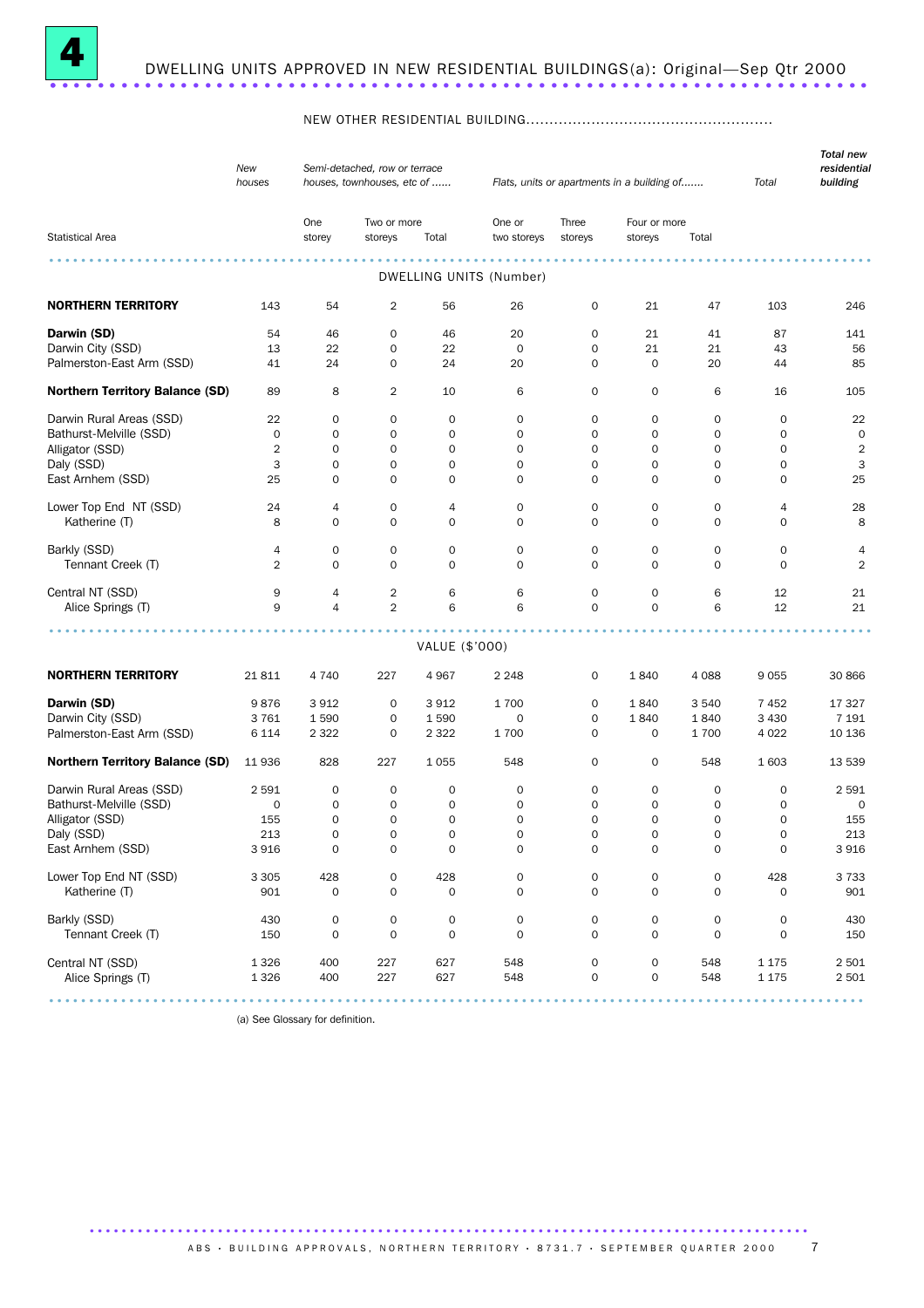| Period    | New<br>houses | New other<br>residential<br>building | New<br>residential<br>building | Alterations and<br>additions to<br>residential<br>buildings(b) | Total<br>residential<br>building | Non-<br>residential<br>building | <b>Total</b><br>building |
|-----------|---------------|--------------------------------------|--------------------------------|----------------------------------------------------------------|----------------------------------|---------------------------------|--------------------------|
|           |               |                                      | ORIGINAL (\$ million)          |                                                                |                                  |                                 |                          |
| 1997-1998 | 164.5         | 110.4                                | 274.7                          | 27.8                                                           | 302.6                            | 243.2                           | 546.7                    |
| 1998-1999 | 208.3         | 73.9                                 | 282.3                          | 30.6                                                           | 312.9                            | 188.2                           | 501.0                    |
| 1999-2000 | 124.1         | 77.6                                 | 201.6                          | 29.6                                                           | 231.1                            | 139.8                           | 371.0                    |
| 1999      |               |                                      |                                |                                                                |                                  |                                 |                          |
| March     | 44.0          | 13.3                                 | 57.3                           | 7.0                                                            | 64.3                             | 40.3                            | 104.7                    |
| June      | 46.9          | 22.0                                 | 68.9                           | 6.9                                                            | 75.8                             | 26.2                            | 101.8                    |
| September | 33.1          | 16.2                                 | 49.3                           | 7.6                                                            | 56.9                             | 25.8                            | 82.7                     |
| December  | 36.9          | 19.3                                 | 56.2                           | 8.2                                                            | 64.4                             | 42.1                            | 106.6                    |
| 2000      |               |                                      |                                |                                                                |                                  |                                 |                          |
| March     | 29.8          | 16.8                                 | 46.5                           | 6.0                                                            | 52.5                             | 36.7                            | 89.2                     |
| June      | 24.3          | 25.3                                 | 49.6                           | 7.8                                                            | 57.3                             | 35.2                            | 92.5                     |
|           |               |                                      |                                | ORIGINAL (% change from preceding quarter)                     |                                  |                                 |                          |
| 1999      |               |                                      |                                |                                                                |                                  |                                 |                          |
| March     | $-4.1$        | $-53.8$                              | $-23.3$                        | $-9.1$                                                         | $-22.0$                          | $-26.9$                         | $-23.9$                  |
| June      | 6.6           | 65.4                                 | 20.2                           | $-1.4$                                                         | 17.9                             | $-35.0$                         | $-2.8$                   |
| September | $-29.4$       | $-26.4$                              | $-28.4$                        | 10.1                                                           | $-24.9$                          | $-1.5$                          | $-18.8$                  |
| December  | 11.5          | 19.1                                 | 14.0                           | 7.9                                                            | 13.2                             | 63.2                            | 28.9                     |
| 2000      |               |                                      |                                |                                                                |                                  |                                 |                          |
| March     | $-19.2$       | $-13.0$                              | $-17.3$                        | $-26.8$                                                        | $-18.5$                          | $-12.8$                         | $-16.3$                  |
| June      | $-18.5$       | 50.6                                 | 6.7                            | 30.0                                                           | 9.1                              | $-4.1$                          | 3.7                      |
|           |               |                                      |                                |                                                                |                                  |                                 |                          |

(a) Reference year for chain volume measures is 1998-99. (b) Refer to Explanatory Notes paragraph 12.Refer to Explanatory Notes paragraphs 15-16.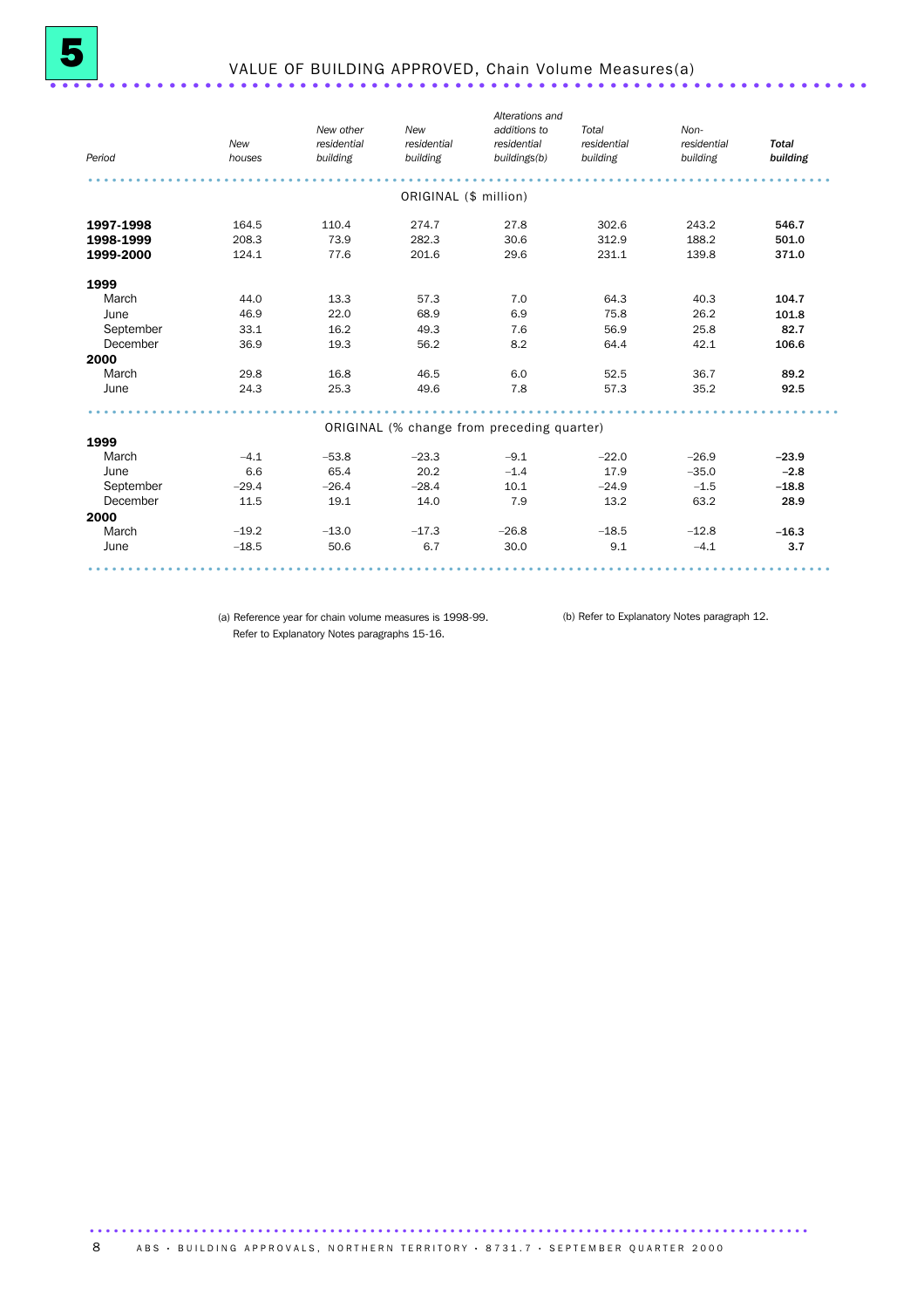

# **6** VALUE OF NON-RESIDENTIAL BUILDING APPROVED: Original .......................

|                   | Hotels, motels<br>and other short |                |                     |                | Other               |                     |             |                     | Entertainment |             | Total non-         |
|-------------------|-----------------------------------|----------------|---------------------|----------------|---------------------|---------------------|-------------|---------------------|---------------|-------------|--------------------|
|                   | term accomm-                      |                |                     |                | business            |                     |             |                     | and           | Miscellan-  | residential        |
|                   | odation                           | Shops          | Factories           | <b>Offices</b> | premises            | Educational         | Religious   | Health              | recreational  | eous        | building           |
| Period            | \$'000                            | \$'000         | \$'000              | \$'000         | \$'000              | \$'000              | \$'000      | \$'000              | \$'000        | \$'000      | \$'000             |
|                   |                                   |                |                     |                |                     |                     |             |                     |               |             |                    |
|                   |                                   |                |                     |                |                     | PRIVATE SECTOR      |             |                     |               |             |                    |
| 1997-1998         | 780                               | 39 603         | 5 5 0 2             | 13 248         | 22 841              | 2626                | 721         | 486                 | 12 502        | 3 9 5 1     | 102 259            |
| 1998-1999         | 12 551                            | 12 172         | 6 2 2 3             | 13 103         | 19 217              | 3 1 3 4             | 351         | 1934                | 21 6 26       | 3709        | 94 020             |
| 1999-2000         | 4 2 8 5                           | 14 901         | 1 2 7 7             | 11 142         | 23 011              | 3919                | 1 2 7 8     | 55                  | 3622          | 4821        | 68 309             |
| 1999              |                                   |                |                     |                |                     |                     |             |                     |               |             |                    |
| September         | 0                                 | 0              | 0                   | 654            | 2 7 2 9             | 306                 | $\mathbf 0$ | $\mathbf 0$         | $\mathbf 0$   | 0           | 3689               |
| October           | 1700                              | 1986           | $\mathbf 0$         | 1 1 5 3        | 527                 | 0                   | 78          | $\mathbf 0$         | 1 2 2 0       | $\mathbf 0$ | 6664               |
| November          | 450                               | 2 3 0 5        | $\mathbf 0$         | 500            | 3 3 4 1             | 1 4 4 0             | 50          | $\mathbf 0$         | 90            | 275         | 8 4 5 1            |
| December          | $\mathbf 0$                       | 400            | 130                 | 278            | 1966                | 320                 | 50          | $\mathbf 0$         | $\mathbf 0$   | $\mathbf 0$ | 3 1 4 4            |
| 2000<br>January   |                                   |                | 302                 | 1955           | 1576                | 0                   | 0           | $\mathbf 0$         | 55            | 1700        | 8905               |
|                   | 0<br>1 0 2 0                      | 3 3 1 7<br>560 | $\mathbf 0$         | 380            | 2 5 0 6             | 0                   | 500         | $\mathbf 0$         | $\mathbf 0$   | 739         | 5705               |
| February<br>March | $\mathbf 0$                       | 711            |                     |                |                     | 0                   | 0           | $\mathbf 0$         | $\mathbf 0$   | 100         |                    |
|                   | $\mathbf 0$                       |                | 330<br>$\mathbf 0$  | 2 5 2 7<br>501 | 1867<br>2 0 4 7     | 0                   | 0           | 55                  | 650           |             | 5 5 3 4<br>5 1 5 5 |
| April             | $\circ$                           | 1 0 0 7        | $\mathbf 0$         |                |                     | 0                   | $\mathbf 0$ | $\mathbf 0$         | $\mathbf 0$   | 895         | 4 0 63             |
| May               |                                   | 1693           |                     | 1 0 0 5        | 1 1 6 5             |                     |             |                     |               | 200         |                    |
| June              | 160                               | 1896           | 250                 | 753            | 2 5 4 2             | 0                   | 0           | 0                   | 1057          | 750         | 7 4 0 9            |
| July              | $\mathbf 0$                       | 1 2 9 7        | $\mathbf 0$         | 215            | 2 0 0 4             | $\mathbf 0$         | 0           | $\mathbf 0$         | $\mathbf 0$   | 102         | 3 6 18             |
| August            | 700                               | 872            | $\mathbf 0$         | 205            | 165                 | 0                   | 0           | $\mathbf 0$         | 100           | 300         | 2 3 4 2            |
| September         | $\mathbf 0$                       | 7651           | $\mathbf 0$         | 3 1 3 0        | 5 0 0 8             | 220                 | 300         | 236                 | $\mathbf 0$   | $\mathbf 0$ | 16 545             |
|                   |                                   |                |                     |                |                     | PUBLIC SECTOR       |             |                     |               |             |                    |
|                   | $\mathbf 0$                       |                | 80                  | 29879          |                     |                     |             | 1 603               |               |             | 145 294            |
| 1997-1998         |                                   | 414            |                     |                | 41 150              | 24 048              | 0           |                     | 3850          | 44 270      |                    |
| 1998-1999         | 143                               | 620            | 264                 | 26 581         | 10 244              | 11 617              | 0           | 21 182              | 1 2 5 8       | 22 181      | 94 091             |
| 1999-2000         | $\mathbf 0$                       | 918            | 66                  | 4874           | 7675                | 19 4 81             | $\mathbf 0$ | 10 968              | 2 2 9 6       | 25 058      | 71 336             |
| 1999              |                                   |                |                     |                |                     |                     |             |                     |               |             |                    |
| September         | $\mathbf 0$                       | 0              | 0                   | 0              | 0                   | 1 0 0 5             | 0           | 1 2 0 3             | $\mathbf 0$   | 545         | 2 7 5 3            |
| October           | $\mathbf 0$                       | $\mathbf 0$    | $\mathsf{O}\xspace$ | 2 7 6 5        | 52                  | 350                 | 0           | 360                 | 435           | 187         | 4 1 4 9            |
| November          | 0                                 | $\mathbf 0$    | $\mathsf{O}\xspace$ | $\mathbf 0$    | 568                 | 1 1 3 5             | 0           | 230                 | $\mathbf 0$   | 16 4 63     | 18 396             |
| December          | $\mathbf 0$                       | $\mathbf 0$    | 0                   | $\mathbf 0$    | $\mathbf 0$         | 951                 | 0           | $\mathbf 0$         | $\mathbf 0$   | 260         | 1 2 1 1            |
| 2000              |                                   |                |                     |                |                     |                     |             |                     |               |             |                    |
| January           | 0                                 | 350            | 0                   | $\mathbf 0$    | $\mathbf 0$         | 1 1 3 5             | 0           | 0                   | $\mathbf 0$   | 0           | 1485               |
| February          | $\mathbf 0$                       | 568            | $\mathbf 0$         | 1 3 9 0        | 760                 | 300                 | 0           | $\mathbf 0$         | 869           | 1 1 9 9     | 5 0 8 5            |
| March             | $\mathbf 0$                       | 0              | $\mathbf 0$         | 120            | 0                   | 9 2 7 9             | 0           | 258                 | $\mathbf 0$   | 282         | 9938               |
| April             | 0                                 | 0              | 66                  | $\mathbf 0$    | 5 4 8 9             | $\mathbf 0$         | 0           | 817                 | $\mathbf 0$   | 95          | 6466               |
| May               | $\mathbf 0$                       | $\mathbf 0$    | $\mathbf 0$         | 171            | 806                 | $\mathbf 0$         | 0           | 215                 | 52            | 236         | 1481               |
| June              | 0                                 | 0              | 0                   | 329            | O                   | 1 4 8 7             | 0           | 7 7 3 6             | 940           | 256         | 10 748             |
| July              | $\mathbf 0$                       | $\mathbf 0$    | $\mathbf 0$         | 350            | $\mathsf{O}\xspace$ | 505                 | 0           | 0                   | $\mathbf 0$   | $\mathbf 0$ | 855                |
| August            | $\mathbf 0$                       | $\mathbf 0$    | $\mathsf{O}\xspace$ | 93             | 107                 | 750                 | 0           | 59 784              | $\mathbf 0$   | 74          | 60 808             |
| September         | 0                                 | 270            | $\mathsf{O}\xspace$ | $\mathbf 0$    | 50                  | 425                 | 0           | 253                 | 99            | 137         | 1 2 3 4            |
|                   |                                   |                |                     |                |                     |                     |             |                     |               |             |                    |
|                   |                                   |                |                     |                |                     | <b>TOTAL</b>        |             |                     |               |             |                    |
| 1997-1998         | 780                               | 40 017         | 5 5 8 2             | 43 126         | 63 991              | 26 674              | 721         | 2 0 9 0             | 16 351        | 48 221      | 247 553            |
| 1998-1999         | 12 694                            | 12 792         | 6487                | 39 685         | 29 4 61             | 14 751              | 351         | 23 116              | 22 884        | 25 890      | 188 110            |
| 1999-2000         | 4 2 8 5                           | 15818          | 1 3 4 3             | 16 016         | 30 686              | 23 399              | 1 2 7 8     | 11 0 23             | 5918          | 29879       | 139 645            |
| 1999              |                                   |                |                     |                |                     |                     |             |                     |               |             |                    |
| September         | $\pmb{0}$                         | 0              | 0                   | 654            | 2 7 2 9             | 1311                | $\mathbf 0$ | 1 2 0 3             | $\mathbf 0$   | 545         | 6442               |
| October           | 1700                              | 1986           | $\mathsf{O}\xspace$ | 3918           | 579                 | 350                 | 78          | 360                 | 1655          | 187         | 10 813             |
| November          | 450                               | 2 3 0 5        | 0                   | 500            | 3 9 0 9             | 2575                | 50          | 230                 | 90            | 16 738      | 26 847             |
| December          | $\mathsf{O}\xspace$               | 400            | 130                 | 278            | 1966                | 1 2 7 1             | 50          | 0                   | $\mathbf 0$   | 260         | 4 3 5 6            |
| 2000              |                                   |                |                     |                |                     |                     |             |                     |               |             |                    |
| January           | 0                                 | 3 6 6 7        | 302                 | 1955           | 1576                | 1 1 3 5             | $\mathsf O$ | 0                   | 55            | 1700        | 10 390             |
| February          | 1 0 2 0                           | 1 1 2 8        | 0                   | 1770           | 3 2 6 6             | 300                 | 500         | 0                   | 869           | 1938        | 10 791             |
| March             | 0                                 | 711            | 330                 | 2647           | 1867                | 9 2 7 9             | 0           | 258                 | $\mathbf 0$   | 382         | 15 4 73            |
| April             | $\mathbf 0$                       | 1 0 0 7        | 66                  | 501            | 7 5 3 6             | 0                   | 0           | 872                 | 650           | 990         | 11 621             |
| May               | $\mathbf 0$                       | 1693           | $\mathsf{O}\xspace$ | 1 1 7 6        | 1971                | $\mathsf{O}\xspace$ | 0           | 215                 | 52            | 436         | 5 5 4 4            |
| June              | 160                               | 1896           | 250                 | 1 0 8 2        | 2 5 4 2             | 1 4 8 7             | 0           | 7 7 3 6             | 1997          | 1 0 0 6     | 18 157             |
| July              | $\mathbf 0$                       | 1 2 9 7        | $\mathsf{O}\xspace$ | 565            | 2 0 0 4             | 505                 | 0           | $\mathsf{O}\xspace$ | $\mathbf 0$   | 102         | 4 4 7 3            |
| August            | 700                               | 872            | 0                   | 298            | 272                 | 750                 | 0           | 59 784              | 100           | 374         | 63 150             |
| September         | 0                                 | 7921           | 0                   | 3 1 3 0        | 5 0 5 8             | 645                 | 300         | 489                 | 99            | 137         | 17 779             |
|                   |                                   |                |                     |                |                     |                     |             |                     |               |             |                    |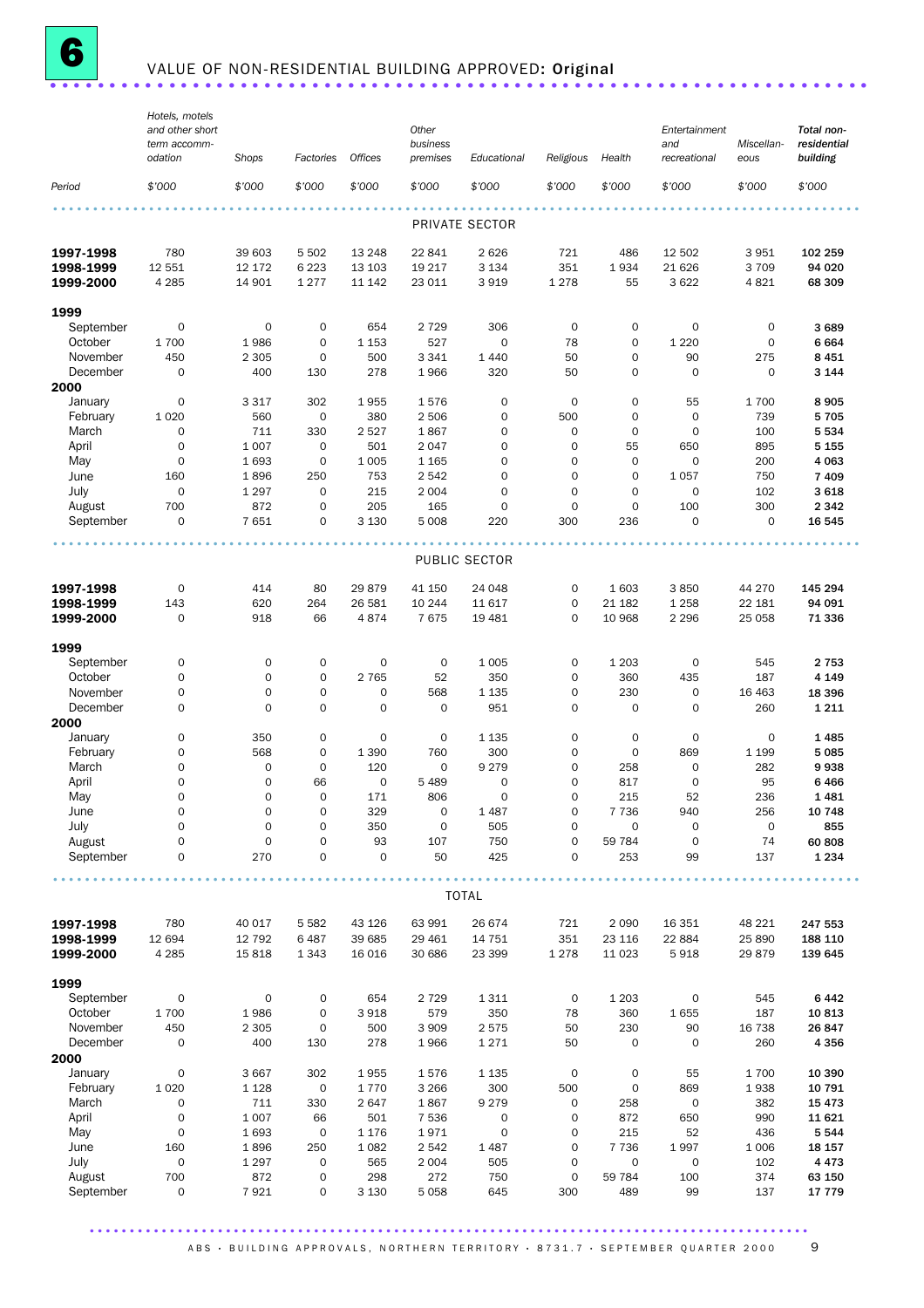

DWELLINGS (no.)............... VALUE (\$'000)................................................................

|                                        |                | New other      |                         |                  | New other      | Alterations<br>and additions | Total       | Non-          |                                                                                                                 |
|----------------------------------------|----------------|----------------|-------------------------|------------------|----------------|------------------------------|-------------|---------------|-----------------------------------------------------------------------------------------------------------------|
|                                        | New            | residential    | Total                   | New              | residential    | to residential               | residential | residential   | Total                                                                                                           |
| <b>Statistical Area</b>                | houses         | building       | dwellings(a)            | houses           | building       | buildings(b)                 | buildings   | building      | building                                                                                                        |
|                                        |                |                |                         | PRIVATE SECTOR   |                |                              |             |               | $\begin{array}{cccccccccccccc} \bullet & \bullet & \bullet & \bullet & \bullet & \bullet & \bullet \end{array}$ |
|                                        |                |                |                         |                  |                |                              |             |               |                                                                                                                 |
| <b>NORTHERN TERRITORY</b>              | 99             | 79             | 181                     | 15 249           | 6724           | 4 1 5 6                      | 26 129      | 22 505        | 48 634                                                                                                          |
| Darwin (SD)                            | 54             | 67             | 122                     | 9876             | 5549           | 1960                         | 17 384      | 17 315        | 34 700                                                                                                          |
| Darwin City (SSD)                      | 13             | 43             | 57                      | 3761             | 3 4 3 0        | 1674                         | 8865        | 14 313        | 23 178                                                                                                          |
| Palmerston-East Arm (SSD)              | 41             | 24             | 65                      | 6 1 1 4          | 2 1 1 9        | 286                          | 8519        | 3 0 0 2       | 11 521                                                                                                          |
| <b>Northern Territory Balance (SD)</b> | 45             | 12             | 59                      | 5 3 7 3          | 1 1 7 5        | 2 1 9 6                      | 8 7 4 4     | 5 1 9 0       | 13 934                                                                                                          |
| Darwin Rural Areas (SSD)               | 22             | 0              | 24                      | 2 5 9 1          | 0              | 1 2 8 0                      | 3871        | 334           | 4 2 0 5                                                                                                         |
| Bathurst-Melville (SSD)                | 0              | 0              | 0                       | 0                | 0              | 0                            | 0           | 0             | 0                                                                                                               |
| Alligator (SSD)                        | 2              | 0              | 2                       | 155              | 0              | 0                            | 155         | 0             | 155                                                                                                             |
| Daly (SSD)                             | 0              | 0              | 0                       | $\boldsymbol{O}$ | $\mathcal{O}$  | 0                            | 0           | $\mathcal{O}$ | $\overline{O}$                                                                                                  |
| East Arnhem (SSD)                      | $\overline{2}$ | 0              | $\overline{2}$          | 250              | 0              | $\mathcal{O}$                | 250         | 85            | 335                                                                                                             |
| Lower Top End NT (SSD)                 | 8              | 0              | 8                       | 901              | 0              | 51                           | 952         | 1 2 2 5       | 2 1 7 7                                                                                                         |
| Katherine (T)                          | 8              | $\mathsf{O}$   | 8                       | 901              | $\mathbf 0$    | 51                           | 952         | 1 2 2 5       | 2 177                                                                                                           |
| Barkly (SSD)                           | 2              | 0              | $\overline{\mathbf{c}}$ | 150              | $\overline{O}$ | 0                            | 150         | 0             | 150                                                                                                             |
| Tennant Creek (T)                      | $\overline{2}$ | $\mathbf 0$    | $\overline{2}$          | 150              | $\mathbf 0$    | $\mathbf 0$                  | 150         | 0             | 150                                                                                                             |
|                                        |                |                |                         |                  |                |                              |             |               |                                                                                                                 |
| Central NT (SSD)                       | 9              | 12             | 21                      | 1 3 2 6          | 1 1 7 5        | 865                          | 3 3 6 6     | 3 5 4 6       | 6912<br>6487                                                                                                    |
| Alice Springs (T)                      | 9              | 12             | 21                      | 1 3 2 6          | 1 1 7 5        | 865                          | 3 3 6 6     | 3 1 2 1       |                                                                                                                 |
|                                        |                |                |                         | PUBLIC SECTOR    |                |                              |             |               |                                                                                                                 |
|                                        |                |                |                         |                  |                |                              |             |               |                                                                                                                 |
| <b>NORTHERN TERRITORY</b>              | 44             | 24             | 68                      | 6 5 6 3          | 2 3 3 1        | 359                          | 9 2 5 2     | 62 897        | 72 149                                                                                                          |
| Darwin (SD)                            | 0              | 20             | 20                      | 0                | 1903           | $\mathbf 0$                  | 1903        | 44 674        | 46 576                                                                                                          |
| Darwin City (SSD)                      | 0              | 0              | 0                       | 0                | 0              | $\mathcal{O}$                | 0           | 43 9 24       | 43 924                                                                                                          |
| Palmerston-East Arm (SSD)              | 0              | 20             | 20                      | 0                | 1903           | 0                            | 1903        | 750           | 2653                                                                                                            |
| <b>Northern Territory Balance (SD)</b> | 44             | 4              | 48                      | 6 5 6 3          | 428            | 359                          | 7 3 5 0     | 18 2 23       | 25 573                                                                                                          |
| Darwin Rural Areas (SSD)               | 0              | 0              | 0                       | 0                | $\mathcal{O}$  | 0                            | 0           | 250           | 250                                                                                                             |
| Bathurst-Melville (SSD)                | 0              | 0              | 0                       | 0                | $\mathcal{O}$  | 0                            | 0           | $\mathcal{O}$ | 0                                                                                                               |
| Alligator (SSD)                        | 0              | 0              | 0                       | 0                | 0              | 172                          | 172         | 0             | 172                                                                                                             |
| Daly (SSD)                             | 3              | 0              | 3                       | 213              | $\overline{O}$ | 104                          | 316         | 0             | 316                                                                                                             |
| East Arnhem (SSD)                      | 23             | 0              | 23                      | 3 6 6 6          | 0              | 0                            | 3 6 6 6     | 0             | 3666                                                                                                            |
| Lower Top End NT (SSD)                 | 16             | $\overline{4}$ | 20                      | 2 4 0 4          | 428            | 0                            | 2832        | 0             | 2832                                                                                                            |
| Katherine (I)                          | 0              | 0              | 0                       | 0                | 0              | 0                            | 0           | 0             |                                                                                                                 |
|                                        |                |                |                         |                  |                |                              |             |               |                                                                                                                 |
| Barkly (SSD)                           | 2              | 0              | $\sqrt{2}$              | 280              | 0              | 0                            | 280         | 0             | 280                                                                                                             |
| Tennant Creek (T)                      | $\Omega$       | 0              | $\mathbf 0$             | 0                | $\mathbf 0$    | $\mathbf 0$                  | 0           | $\mathbf 0$   | $\mathbf 0$                                                                                                     |
| Central NT (SSD)                       | 0              | 0              | 0                       | 0                | $\cal O$       | 83                           | 83          | 17973         | 18 057                                                                                                          |
| Alice Springs (T)                      | $\mathbf 0$    | 0              | 0                       | 0                | $\mathbf 0$    | $\mathsf O$                  | $\mathbf 0$ | 17815         | 17815                                                                                                           |
|                                        |                |                |                         |                  |                |                              |             |               |                                                                                                                 |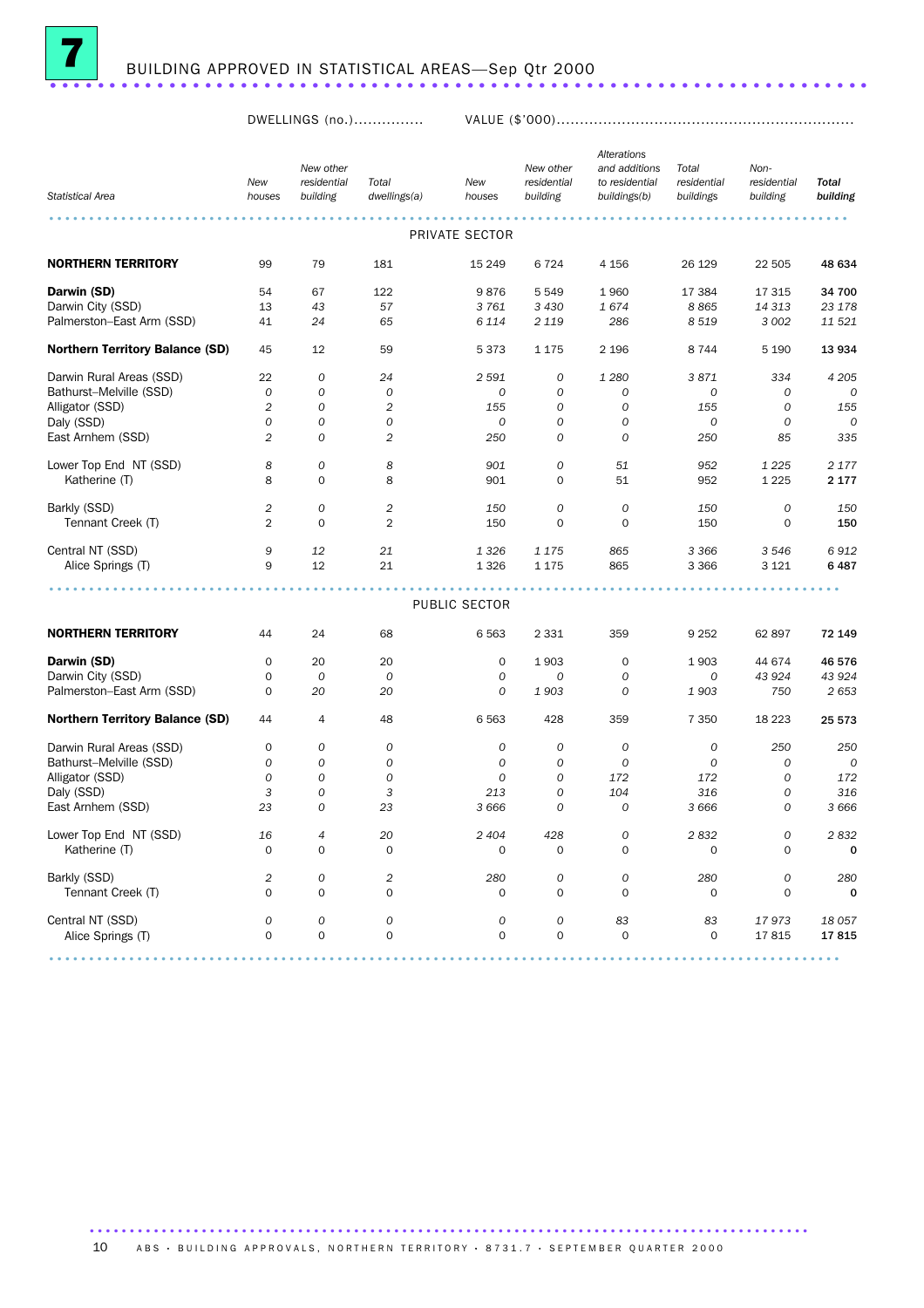

DWELLINGS (no.)................. VALUE (\$'000)....................................................................

| <b>Statistical Area</b>                | New<br>houses | New other<br>residential<br>building | Total<br>dwellings(a) | New<br>houses | New other<br>residential<br>building | <b>Alterations</b><br>and additions<br>to residential<br>buildings(b) | Total<br>residential<br>buildings | Non-<br>residential<br>building | <b>Total</b><br>building |
|----------------------------------------|---------------|--------------------------------------|-----------------------|---------------|--------------------------------------|-----------------------------------------------------------------------|-----------------------------------|---------------------------------|--------------------------|
|                                        |               |                                      |                       | <b>TOTAL</b>  |                                      |                                                                       |                                   |                                 |                          |
| <b>NORTHERN TERRITORY</b>              | 143           | 103                                  | 249                   | 21811         | 9055                                 | 4515                                                                  | 35 381                            | 85 402                          | 120 783                  |
| Darwin (SD)                            | 54            | 87                                   | 142                   | 9876          | 7 4 5 2                              | 1960                                                                  | 19 287                            | 61 989                          | 81 276                   |
| Darwin City (SSD)                      | 13            | 43                                   | 57                    | 3 7 6 1       | 3 4 3 0                              | 1674                                                                  | 8865                              | 58 237                          | 67 102                   |
| Palmerston-East Arm (SSD)              | 41            | 44                                   | 85                    | 6 1 1 4       | 4 0 2 2                              | 286                                                                   | 10 422                            | 3 7 5 2                         | 14 174                   |
| <b>Northern Territory Balance (SD)</b> | 89            | 16                                   | 107                   | 11 936        | 1 603                                | 2 5 5 5                                                               | 16 094                            | 23 413                          | 39 507                   |
| Darwin Rural Areas (SSD)               | 22            | 0                                    | 24                    | 2 5 9 1       | 0                                    | 1 2 8 0                                                               | 3871                              | 584                             | 4 4 5 5                  |
| Bathurst-Melville (SSD)                | 0             | 0                                    | 0                     | $\Omega$      | 0                                    | $\overline{0}$                                                        | $\Omega$                          | 0                               | $\Omega$                 |
| Alligator (SSD)                        | 2             | 0                                    | 2                     | 155           | 0                                    | 172                                                                   | 327                               | 0                               | 327                      |
| Daly (SSD)                             | 3             | 0                                    | 3                     | 213           | 0                                    | 104                                                                   | 316                               | 0                               | 316                      |
| East Arnhem (SSD)                      | 25            | $\mathcal{O}$                        | 25                    | 3916          | $\mathcal{O}$                        | $\Omega$                                                              | 3916                              | 85                              | 4 0 0 1                  |
| Lower Top End NT (SSD)                 | 24            | 4                                    | 28                    | 3 3 0 5       | 428                                  | 51                                                                    | 3 7 8 4                           | 1 2 2 5                         | 5 0 0 9                  |
| Katherine (T)                          | 8             | $\mathbf 0$                          | 8                     | 901           | 0                                    | 51                                                                    | 952                               | 1 2 2 5                         | 2 1 7 7                  |
| Barkly (SSD)                           | 4             | 0                                    | 4                     | 430           | 0                                    | 0                                                                     | 430                               | 0                               | 430                      |
| Tennant Creek (T)                      | 2             | $\mathbf 0$                          | $\overline{2}$        | 150           | $\mathbf 0$                          | $\Omega$                                                              | 150                               | $\Omega$                        | 150                      |
| Central NT (SSD)                       | 9             | 12                                   | 21                    | 1 3 2 6       | 1 1 7 5                              | 948                                                                   | 3 4 4 9                           | 21 5 20                         | 24 969                   |
| Alice Springs (T)                      | 9             | 12                                   | 21                    | 1 3 2 6       | 1 1 7 5                              | 865                                                                   | 3 3 6 6                           | 20 936                          | 24 302                   |
|                                        |               |                                      |                       |               |                                      |                                                                       |                                   |                                 |                          |

(a) Includes conversions and dwelling units approved as (b) Refer to Explanatory Notes paragraph 12. part of alterations and additions or the construction of

non-residential buildings.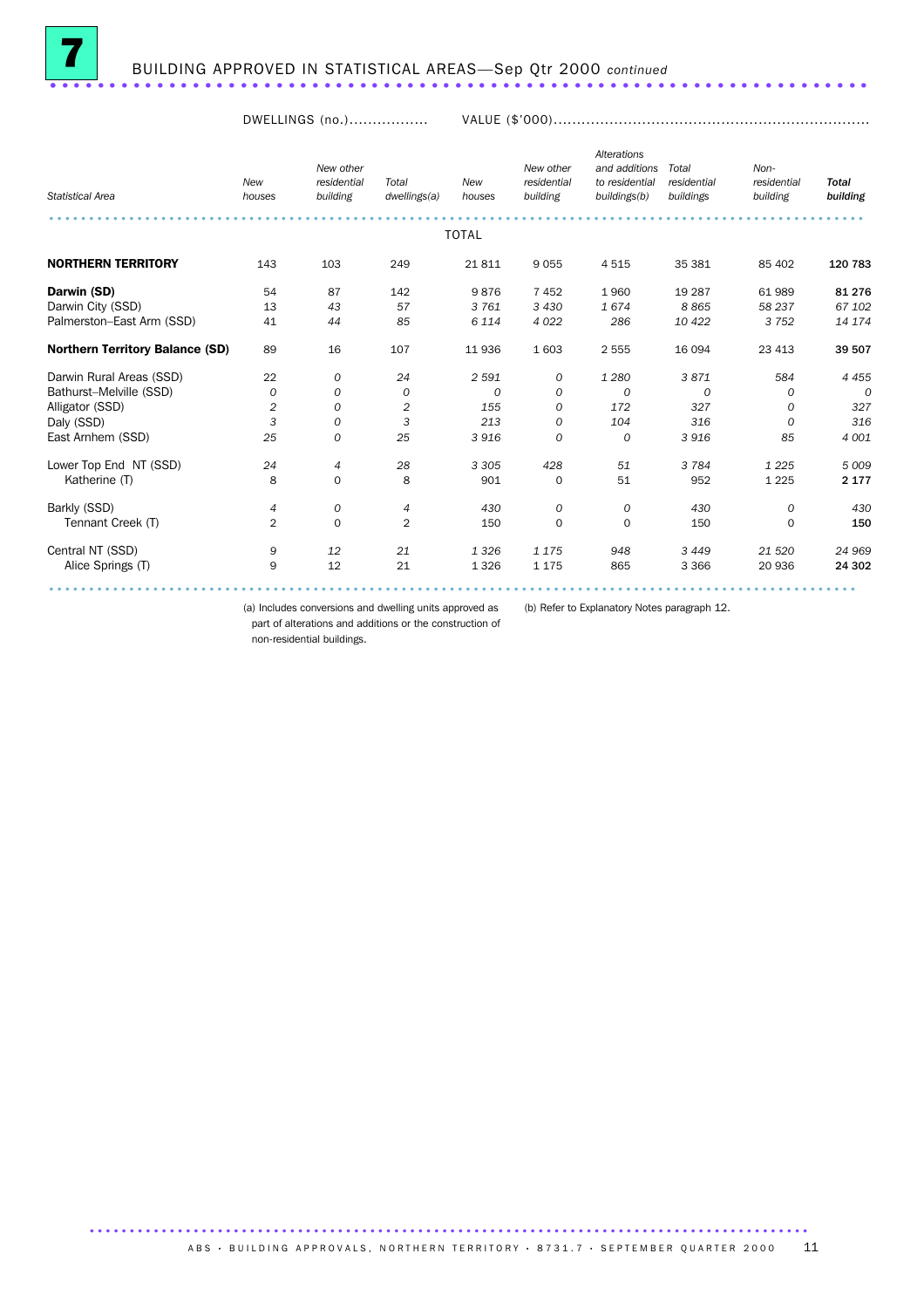## EXPLANATORY NOTES

........................................................... .....

| <b>INTRODUCTION</b>      | 1 This publication presents monthly details of building work approved.                                                                                                                                                                                                                                                                                                                                                                                                                                                                                                                                                                 |
|--------------------------|----------------------------------------------------------------------------------------------------------------------------------------------------------------------------------------------------------------------------------------------------------------------------------------------------------------------------------------------------------------------------------------------------------------------------------------------------------------------------------------------------------------------------------------------------------------------------------------------------------------------------------------|
| SCOPE AND COVERAGE       | 2 Statistics of building work approved are compiled from:<br>permits issued by licensed Private Building Certifiers or the Building Branch,<br>٠<br>Northern Territory Department of Lands, Planning and Environment, in areas<br>subject to building control by those authorities;<br>contracts let or day labour work authorised by Commonwealth, State,<br>semi-government and local government authorities;<br>major building activity in areas not subject to normal administrative approval<br>e.g. building on remote mine sites.                                                                                               |
|                          | 3 The scope of the survey comprises the following activities:<br>construction of new buildings<br>٠<br>alterations and additions to existing buildings<br>٠<br>approved non-structural renovation and refurbishment work<br>• approved installation of integral building fixtures.                                                                                                                                                                                                                                                                                                                                                     |
|                          | From July 1990, the statistics include:<br>all approved new residential building valued at \$10,000 or more<br>approved alterations and additions to residential building valued at \$10,000 or<br>more<br>all approved non-residential building jobs valued at \$50,000 or more.<br>٠                                                                                                                                                                                                                                                                                                                                                 |
|                          | Excluded from the statistics is:<br>construction activity not defined as building (e.g. construction of roads,<br>Е<br>bridges, railways, earthworks, etc.). Statistics for this activity can be found in<br>Engineering Construction Activity, Australia (Cat. no. 8762.0).                                                                                                                                                                                                                                                                                                                                                           |
| <b>VALUE DATA</b>        | 4 Value data are derived by aggregation of the estimated value of building work<br>when completed as reported on approval documents. Such value data excludes the<br>value of land and landscaping but includes site preparation. These estimates are<br>usually a reliable indicator of the completed value of 'houses'. However, for 'other<br>residential buildings' and 'non-residential buildings', these estimates can differ<br>significantly from the completed value of the building.                                                                                                                                         |
| OWNERSHIP                | 5 Building ownership is classified as either public or private sector and is based on<br>the sector of intended owner of the completed building at the time of approval.<br>Residential buildings constructed by private sector builders under government<br>housing authority schemes are classified as public sector when the authority has<br>contracted, or intends to contract, to purchase the building on or before<br>completion. Buildings for Aboriginal Communities are included in the private<br>sector. However, if the building is owned by a Community Government Council it<br>will be included in the public sector. |
| BUILDING CLASSIFICATIONS | 6 Building approvals are classified both by the Type of Building (e.g. 'house',<br>'factory') and by the Type of Work involved (e.g. 'new', 'alterations and additions').<br>These classifications are often used in conjunction with each other to describe<br>building approvals in this publication.                                                                                                                                                                                                                                                                                                                                |
|                          | 7 The Type of Building classification refers to the intended major function of a<br>building. A building which is ancillary to other buildings or forms a part of a group<br>of related buildings is classified to the function of the building, not to the function<br>of the group as a whole.                                                                                                                                                                                                                                                                                                                                       |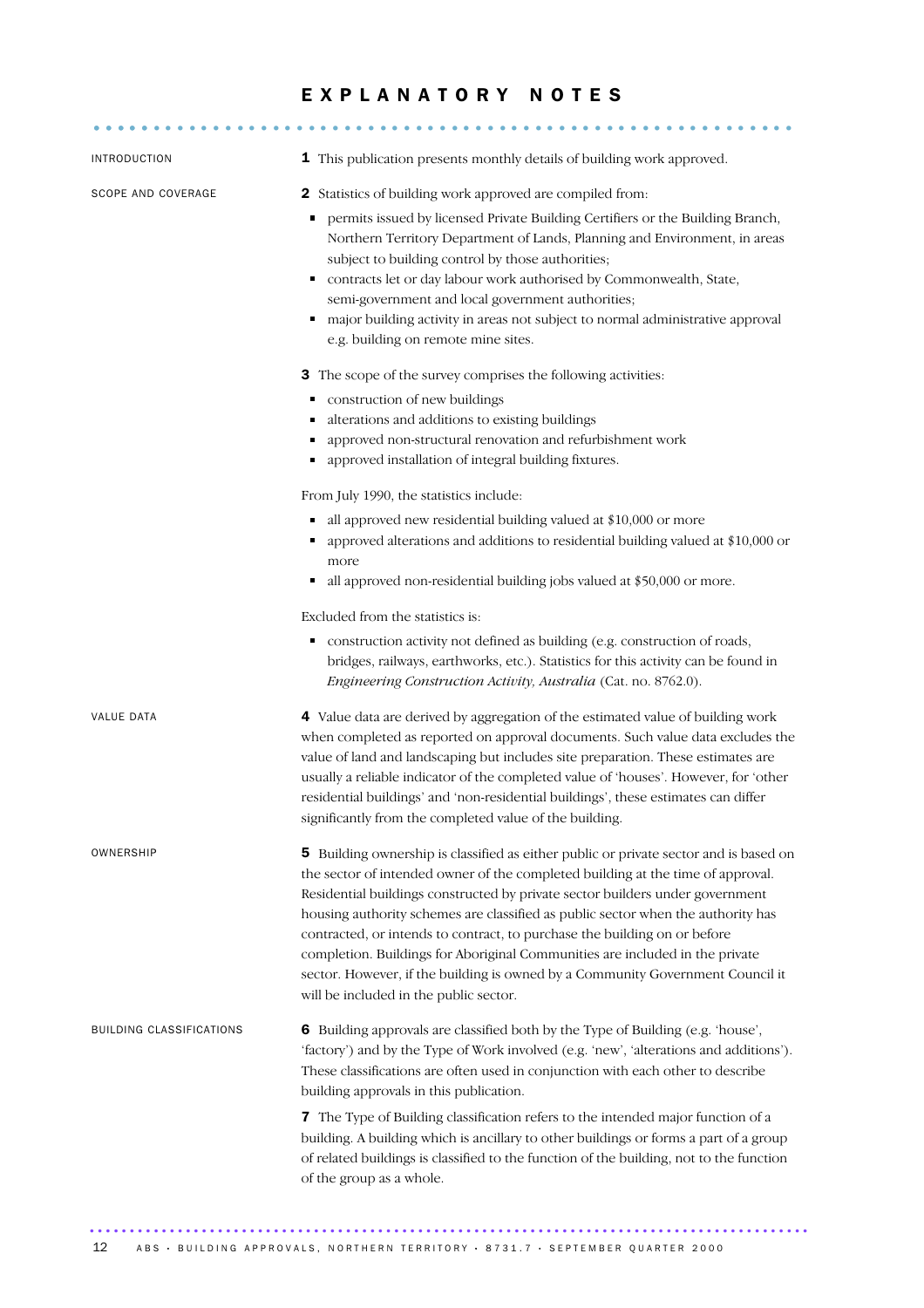## EXPLANATORY NOTES

| <b>BUILDING CLASSIFICATIONS</b><br>continued | 8 An example is the treatment of building work approved for a factory complex.<br>For instance, a detached administration building would be classified to Offices, a<br>detached cafeteria building to Shops, while the factory buildings would be<br>classified to Factories.                                                                                                                                                                                                                                                                                                                                                                                                                                                                                   |
|----------------------------------------------|------------------------------------------------------------------------------------------------------------------------------------------------------------------------------------------------------------------------------------------------------------------------------------------------------------------------------------------------------------------------------------------------------------------------------------------------------------------------------------------------------------------------------------------------------------------------------------------------------------------------------------------------------------------------------------------------------------------------------------------------------------------|
|                                              | 9 An exception to this rule is the treatment of group accommodation buildings.<br>For example, a student accommodation building on a university campus would be<br>classified to Education.                                                                                                                                                                                                                                                                                                                                                                                                                                                                                                                                                                      |
|                                              | 10 In the case of a large multi-function building, i.e. a single large physical<br>building which, at the time of approval is intended to have more than one purpose<br>(e.g. a hotel/shops/casino project), the ABS endeavours to split the approval details<br>according to each main function.                                                                                                                                                                                                                                                                                                                                                                                                                                                                |
|                                              | 11 Where this is not possible because separate details cannot be obtained, the<br>building is classified to the predominant function of the building on the basis of<br>the function which represents the highest proportion of the total value of the<br>project.                                                                                                                                                                                                                                                                                                                                                                                                                                                                                               |
|                                              | 12 The Type of Work classification refers to the building activity carried out:<br>New; Alterations and additions; or Conversion. See the Glossary for definitions of<br>these terms. Prior to the April 1998 issue of this publication, Conversions were<br>published as part of a category called 'Conversions, etc.'. From the April 1998 issue<br>onwards, Conversion jobs are included within existing categories, as follows: in<br>tables 1 and 7 the number of Conversions are included in the appropriate Type of<br>Building category, while the value of Conversions are included in the 'Alterations<br>and additions to residential buildings' category in tables 2 and 7.                                                                          |
| <b>TREND ESTIMATES</b>                       | 13 Smoothing seasonally adjusted series reduces the impact of the irregular<br>component of the seasonally adjusted series and creates trend estimates. For<br>monthly series, these trend estimates are derived by applying a 13-term<br>Henderson-weighted moving average to all months of the respective seasonally<br>adjusted series except the last six months. Trend series are created for the last six<br>months by applying surrogates of the Henderson moving average to the seasonally<br>adjusted series. For further information, see A Guide to Interpreting Time<br>Series-Monitoring 'Trends': an Overview (Cat. no. 1348.0) or contact the<br>Assistant Director, Time Series Analysis on (02) 6252 6076.                                      |
|                                              | <b>14</b> While the smoothing techniques described in paragraph 13 enable trend<br>estimates to be produced for the latest few periods, they do result in revisions to<br>the trend estimates as new data becomes available. Generally, revisions become<br>smaller over time and, after three months, usually have a negligible impact on the<br>series. Revisions to the original data and re-analysis of seasonal factors may also<br>lead to revisions to the trend.                                                                                                                                                                                                                                                                                         |
| CHAIN VOLUME MEASURES                        | <b>15</b> The chain volume measures appearing in this publication are annually<br>re-weighted chain Laspeyres indexes referenced to current price values in a chosen<br>reference year (currently 1998-99). The reference year will be updated annually in<br>the July publication. While current price estimates reflect both price and volume<br>changes, chain volume estimates measure changes in value after the direct effects<br>of price changes have been eliminated and therefore only reflect volume changes.<br>16 Further information on the nature and concepts of chain volume measures is<br>contained in the ABS publication Information Paper: Introduction of Chain<br>Volume Measures in the Australian National Accounts (Cat. no. 5248.0). |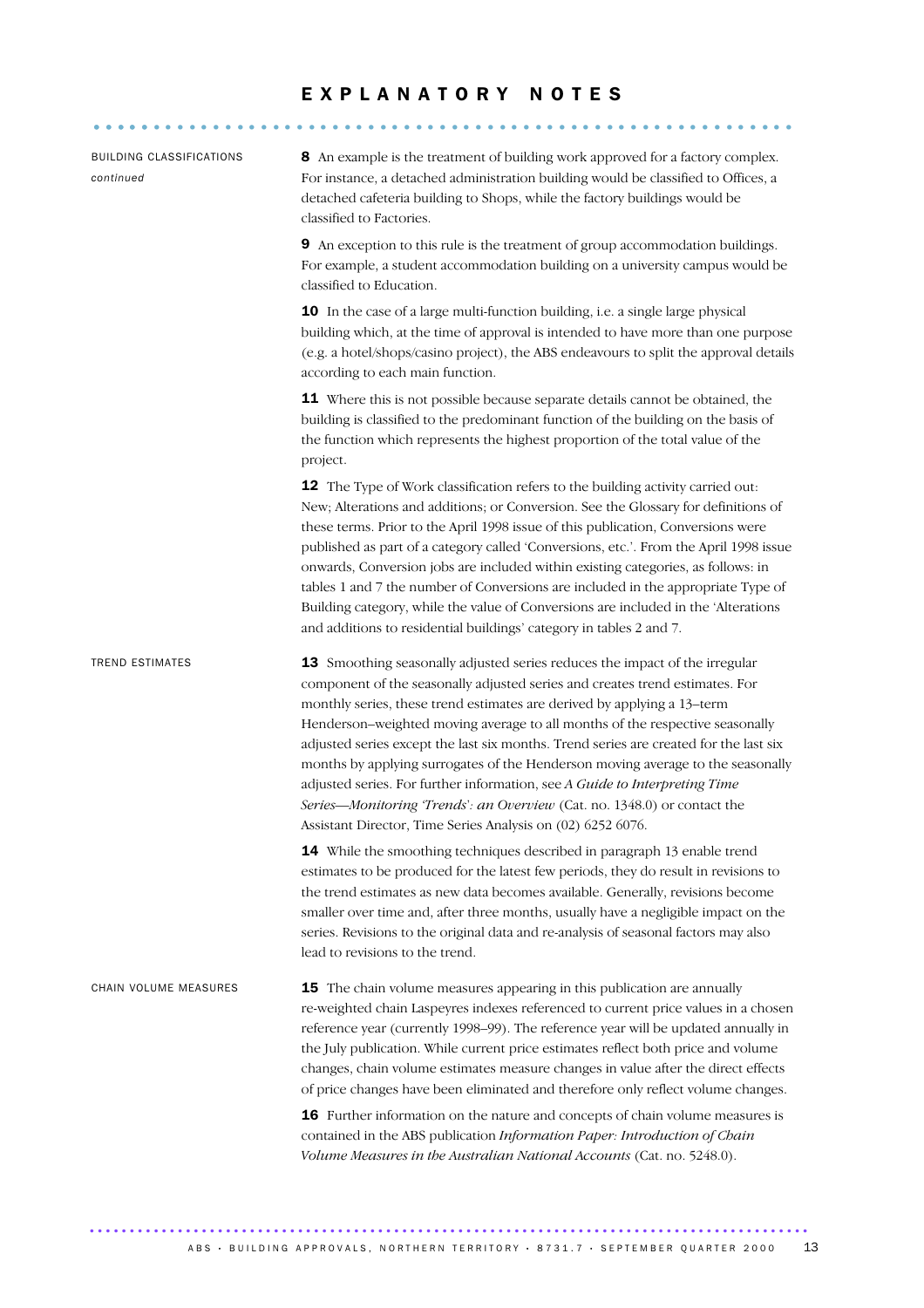# EXPLANATORY NOTES

........................................................... .....

| AUSTRALIAN STANDARD<br>GEOGRAPHICAL CLASSIFICATION<br>(ASGC) |                                                                                                                                                                                                                                                                                                                                                                                                                                                                                                                                                                                                                                                                                                                                                                                                                       | <b>17</b> Area statistics are now being classified to the <i>Australian Standard</i><br>Geographical Classification, 2000 Edition (Cat. no. 1216.0), effective 1 July 2000,<br>and ASGC terminology has been adopted in the presentation of building statistics.                                                 |
|--------------------------------------------------------------|-----------------------------------------------------------------------------------------------------------------------------------------------------------------------------------------------------------------------------------------------------------------------------------------------------------------------------------------------------------------------------------------------------------------------------------------------------------------------------------------------------------------------------------------------------------------------------------------------------------------------------------------------------------------------------------------------------------------------------------------------------------------------------------------------------------------------|------------------------------------------------------------------------------------------------------------------------------------------------------------------------------------------------------------------------------------------------------------------------------------------------------------------|
| UNPUBLISHED DATA                                             |                                                                                                                                                                                                                                                                                                                                                                                                                                                                                                                                                                                                                                                                                                                                                                                                                       | <b>18</b> The ABS can also make available certain building approvals data which are not<br>published. Where the data cannot be provided by telephone, it can be provided via<br>fax, photocopy, computer printout, floppy disk and email. A charge may be made<br>for providing unpublished data in these forms. |
| RELATED PUBLICATIONS                                         | <b>19</b> Users may also wish to refer to the following publications:<br>Building Activity, Building Work Done, Australia (Cat. no 8755.0)<br>٠<br>Building Activity, Australia (Cat. no. 8752.0)<br>п<br>Building Activity, Australia: Dwelling Unit Commencements (Cat. no. 8750.0)<br>٠<br>Building Activity, Northern Territory (Cat. no. 8752.7)<br>٠<br>Building Approvals, Australia (Cat. no. 8731.0)<br>п<br><i>Engineering Construction Activity, Australia (Cat. no. 8762.0)</i><br>٠<br>House Price Indexes: Eight Capital Cities (Cat. no. 6416.0)<br>Housing Finance for Owner Occupation, Australia (Cat. no. 5609.0)<br>п<br>Price Index of Materials Used in House Building (Cat. no. 6408.0)<br>٠<br>Price Index of Materials Used in Building Other than House Building<br>٠<br>(Cat. no. 6407.0). |                                                                                                                                                                                                                                                                                                                  |
| ROUNDING                                                     |                                                                                                                                                                                                                                                                                                                                                                                                                                                                                                                                                                                                                                                                                                                                                                                                                       | When figures have been rounded, discrepancies may occur between sums of the<br>component items and totals.                                                                                                                                                                                                       |
| SYMBOLS AND OTHER USAGES                                     | n.a.<br><b>SD</b><br><b>SSD</b>                                                                                                                                                                                                                                                                                                                                                                                                                                                                                                                                                                                                                                                                                                                                                                                       | not available<br><b>Statistical Division</b><br>Statistical Subdivision                                                                                                                                                                                                                                          |

T Town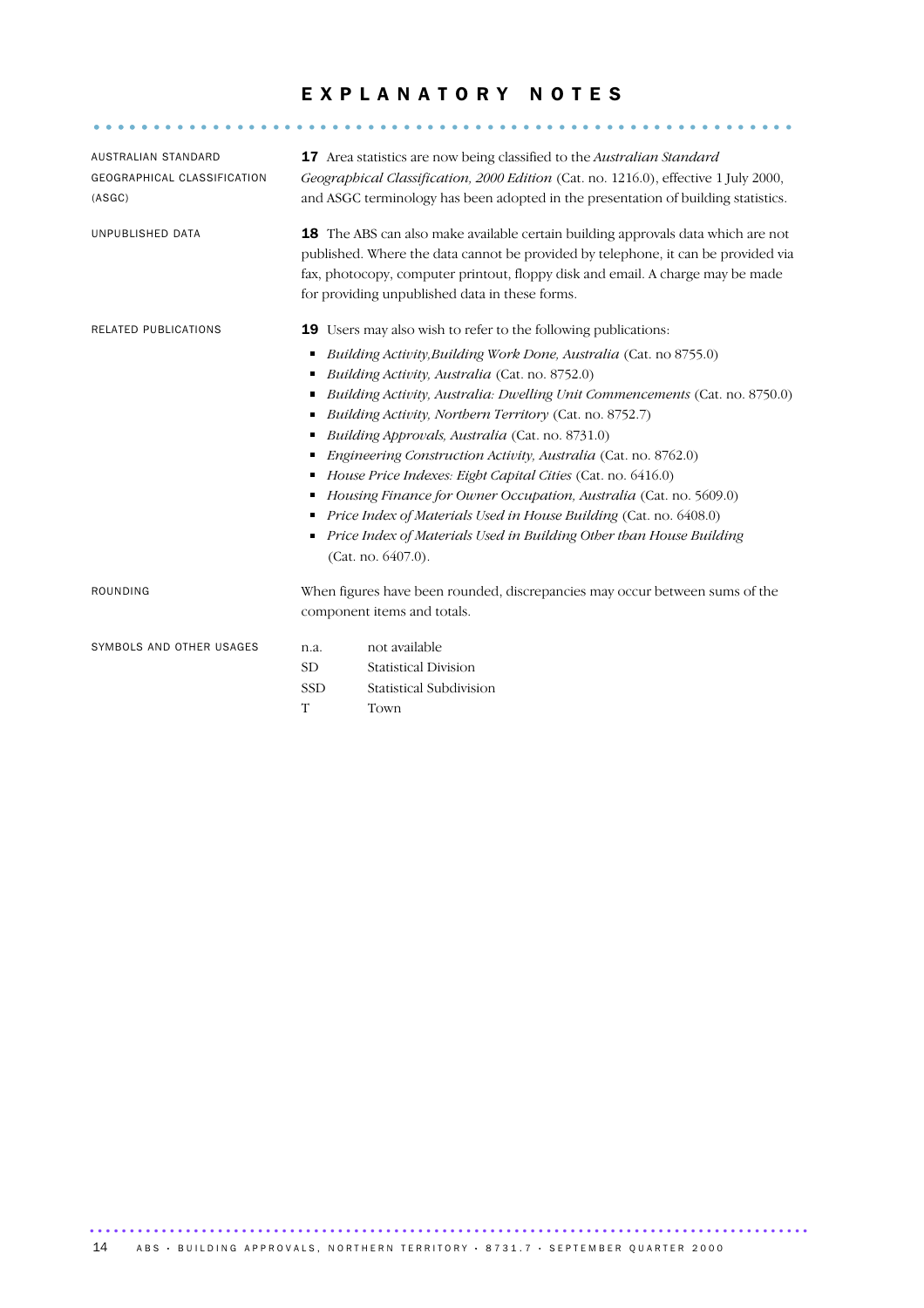## G L O S S A R Y

.......................................................... .......

| Alterations and additions                             | Building activity carried out on existing buildings. Includes adding to or<br>diminishing floor area, altering the structural design of a building and affixing<br>rigid components which are integral to the functioning of the building.                                                                                                                                                                                                                                                                                                                                                                                                                                                                                                                                                                                                 |
|-------------------------------------------------------|--------------------------------------------------------------------------------------------------------------------------------------------------------------------------------------------------------------------------------------------------------------------------------------------------------------------------------------------------------------------------------------------------------------------------------------------------------------------------------------------------------------------------------------------------------------------------------------------------------------------------------------------------------------------------------------------------------------------------------------------------------------------------------------------------------------------------------------------|
| Alterations and additions to<br>residential buildings | Alterations and additions carried out on existing residential buildings, which may<br>result in the creation of new dwelling units. See also Explanatory Notes<br>paragraph 12.                                                                                                                                                                                                                                                                                                                                                                                                                                                                                                                                                                                                                                                            |
| <b>Building</b>                                       | A building is a rigid, fixed and permanent structure which has a roof. Its intended<br>purpose is primarily to house people, plant, machinery, vehicles, goods or<br>livestock. An integral feature of a building's design is the provision for regular<br>access by persons in order to satisfy its intended use.                                                                                                                                                                                                                                                                                                                                                                                                                                                                                                                         |
| Conversion                                            | Building activity which converts a non-residential building to a residential<br>building, e.g. conversion of a warehouse to residential apartments. Conversion is<br>considered to be a special type of alteration, and these jobs have been separately<br>identified as such from the July 1996 reference month. See also Explanatory<br>Notes paragraph 12.                                                                                                                                                                                                                                                                                                                                                                                                                                                                              |
| Dwelling unit                                         | A dwelling unit is a self-contained suite of rooms, including cooking and bathing<br>facilities and intended for long-term residential use. Regardless of whether they<br>are self-contained or not, units within buildings offering institutional care (e.g.<br>hospitals) or temporary accommodation (e.g. motels, hostels and holiday<br>apartments) are not defined as dwelling units. Such units are included in the<br>appropriate category of non-residential building approvals. Dwelling units can be<br>created in one of four ways: through new work to create a residential building;<br>through alteration/addition work to an existing residential building; through<br>either new or alteration/addition work on non-residential building or through<br>conversion of a non-residential building to a residential building. |
| Educational                                           | Includes schools, colleges, kindergartens, libraries, museums and universities.                                                                                                                                                                                                                                                                                                                                                                                                                                                                                                                                                                                                                                                                                                                                                            |
| Entertainment and<br>recreational                     | Includes clubs, cinemas, sport and recreation centres.                                                                                                                                                                                                                                                                                                                                                                                                                                                                                                                                                                                                                                                                                                                                                                                     |
| Factories                                             | Includes paper mills, oil refinery buildings, brickworks and powerhouses.                                                                                                                                                                                                                                                                                                                                                                                                                                                                                                                                                                                                                                                                                                                                                                  |
| Flats, units or apartments                            | Dwellings not having their own private grounds and usually sharing a common<br>entrance, foyer or stairwell.                                                                                                                                                                                                                                                                                                                                                                                                                                                                                                                                                                                                                                                                                                                               |
| Health                                                | Includes hospitals, nursing homes, surgeries, clinics and medical centres.                                                                                                                                                                                                                                                                                                                                                                                                                                                                                                                                                                                                                                                                                                                                                                 |
| Hotels, motels and other short<br>term accommodation  | Includes hostels, boarding houses, guest houses, and holiday apartment<br>buildings.                                                                                                                                                                                                                                                                                                                                                                                                                                                                                                                                                                                                                                                                                                                                                       |
| House                                                 | A house is a detached building primarily used for long term residential purposes.<br>It consists of one dwelling unit. For instance, detached 'granny flats' and<br>detached dwelling units (e.g. caretakers residences) associated with a<br>non-residential building are defined as houses.                                                                                                                                                                                                                                                                                                                                                                                                                                                                                                                                              |
| Miscellaneous                                         | Includes justice and defence buildings, welfare and charitable homes, prisons and<br>reformatories, maintenance camps, farming and livestock buildings, veterinary<br>clinics, child-minding centres, police stations and public toilets.                                                                                                                                                                                                                                                                                                                                                                                                                                                                                                                                                                                                  |
| New building work                                     | Building activity which will result in the creation of a building which previously<br>did not exist.                                                                                                                                                                                                                                                                                                                                                                                                                                                                                                                                                                                                                                                                                                                                       |
|                                                       |                                                                                                                                                                                                                                                                                                                                                                                                                                                                                                                                                                                                                                                                                                                                                                                                                                            |

 $\overline{ABS}$  · BUILDING APPROVALS, NORTHERN TERRITORY · 8731.7 · SEPTEMBER QUARTER 2000 15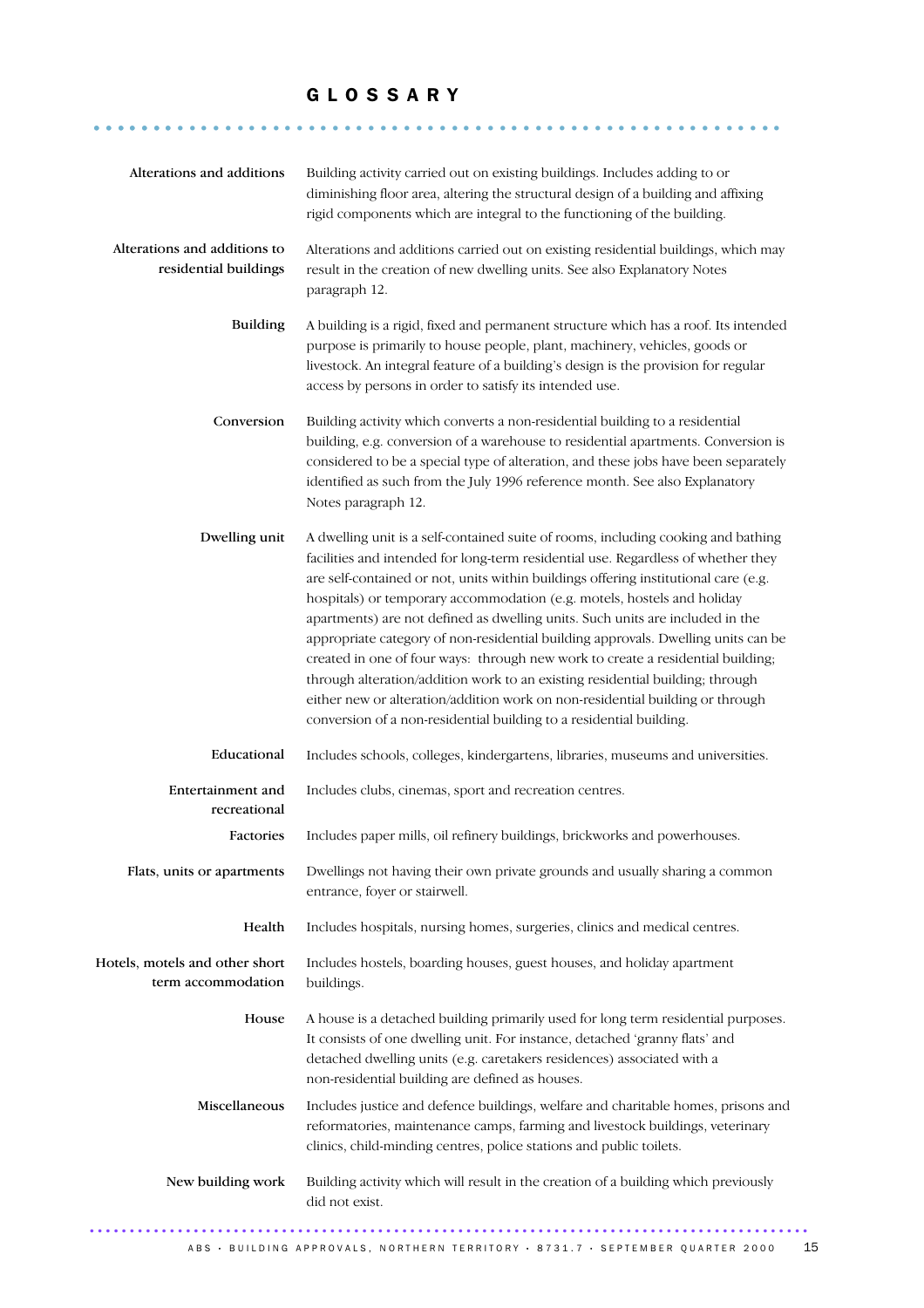## G L O S S A R Y

.......................................................... .......

| New other residential<br>buildings                  | Building activity which will result in the creation of a residential building other<br>than a house, which previously did not exist.                                                                                                                                                                                                                                                                                                                                                                                                                                                                                                                                                                                                                                                                                                                            |
|-----------------------------------------------------|-----------------------------------------------------------------------------------------------------------------------------------------------------------------------------------------------------------------------------------------------------------------------------------------------------------------------------------------------------------------------------------------------------------------------------------------------------------------------------------------------------------------------------------------------------------------------------------------------------------------------------------------------------------------------------------------------------------------------------------------------------------------------------------------------------------------------------------------------------------------|
| New residential                                     | Building activity which will result in the creation of any residential building<br>(house or other residential) which previously did not exist.                                                                                                                                                                                                                                                                                                                                                                                                                                                                                                                                                                                                                                                                                                                 |
| Non-residential building                            | A non-residential building is primarily intended for purposes other than long<br>term residential purposes. Note that, on occasions, one or more dwelling units<br>may be created through non-residential building activity. Prior to the April 1998<br>issue of this publication, they have been included in the 'Conversions, etc.'<br>column in tables showing dwelling units approved. They are now identified<br>separately (e.g. see table 7). However, the value of these dwelling units cannot be<br>separated out from that of the non-residential building which they are part of,<br>therefore the value associated with these remain in the appropriate<br>Non-residential category.                                                                                                                                                                |
| Offices                                             | Includes banks, post offices and council chambers.                                                                                                                                                                                                                                                                                                                                                                                                                                                                                                                                                                                                                                                                                                                                                                                                              |
| Other business premises                             | Includes warehouses, service stations, transport depots and terminals, electricity<br>substation buildings, telephone exchanges, broadcasting and film studios.                                                                                                                                                                                                                                                                                                                                                                                                                                                                                                                                                                                                                                                                                                 |
| Other dwellings                                     | Includes all dwellings other than houses. They can be created by: the creation of<br>new other residential buildings (e.g. flats); alteration/addition work to an existing<br>residential building; either new or alteration/addition work on a non-residential<br>building; conversion of a non-residential building to a residential building<br>creating more than one dwelling unit.                                                                                                                                                                                                                                                                                                                                                                                                                                                                        |
| Other residential building                          | An other residential building is a building other than a house primarily used for<br>long-term residential purposes. An other residential building contains more than<br>one dwelling unit. Other residential buildings are coded to the following<br>categories: semi-detached, row or terrace house or townhouse with one storey;<br>semi-detached, row or terrace house or townhouse with two or more storeys;<br>flat, unit or apartment in a building of one or two storeys; flat, unit or apartment<br>in a building of three storeys; flat, unit or apartment in a building of four or more<br>storeys; flat, unit or apartment attached to a house; other/number of storeys<br>unknown. The latter two categories are included with the semi-detached, row or<br>terrace house or townhouse with one storey category in table 9 of this<br>publication. |
| Religious                                           | Includes convents, churches, temples, mosques, monasteries and noviciates.                                                                                                                                                                                                                                                                                                                                                                                                                                                                                                                                                                                                                                                                                                                                                                                      |
| Residential building                                | A residential building is a building consisting of one or more dwelling units.<br>Residential buildings can be either houses or other residential buildings.                                                                                                                                                                                                                                                                                                                                                                                                                                                                                                                                                                                                                                                                                                    |
| Semi-detached, row or terrace<br>houses, townhouses | Dwellings having their own private grounds with no other dwellings above or<br>below.                                                                                                                                                                                                                                                                                                                                                                                                                                                                                                                                                                                                                                                                                                                                                                           |
| <b>Shops</b>                                        | Includes retail shops, restaurants, taverns and shopping arcades.                                                                                                                                                                                                                                                                                                                                                                                                                                                                                                                                                                                                                                                                                                                                                                                               |